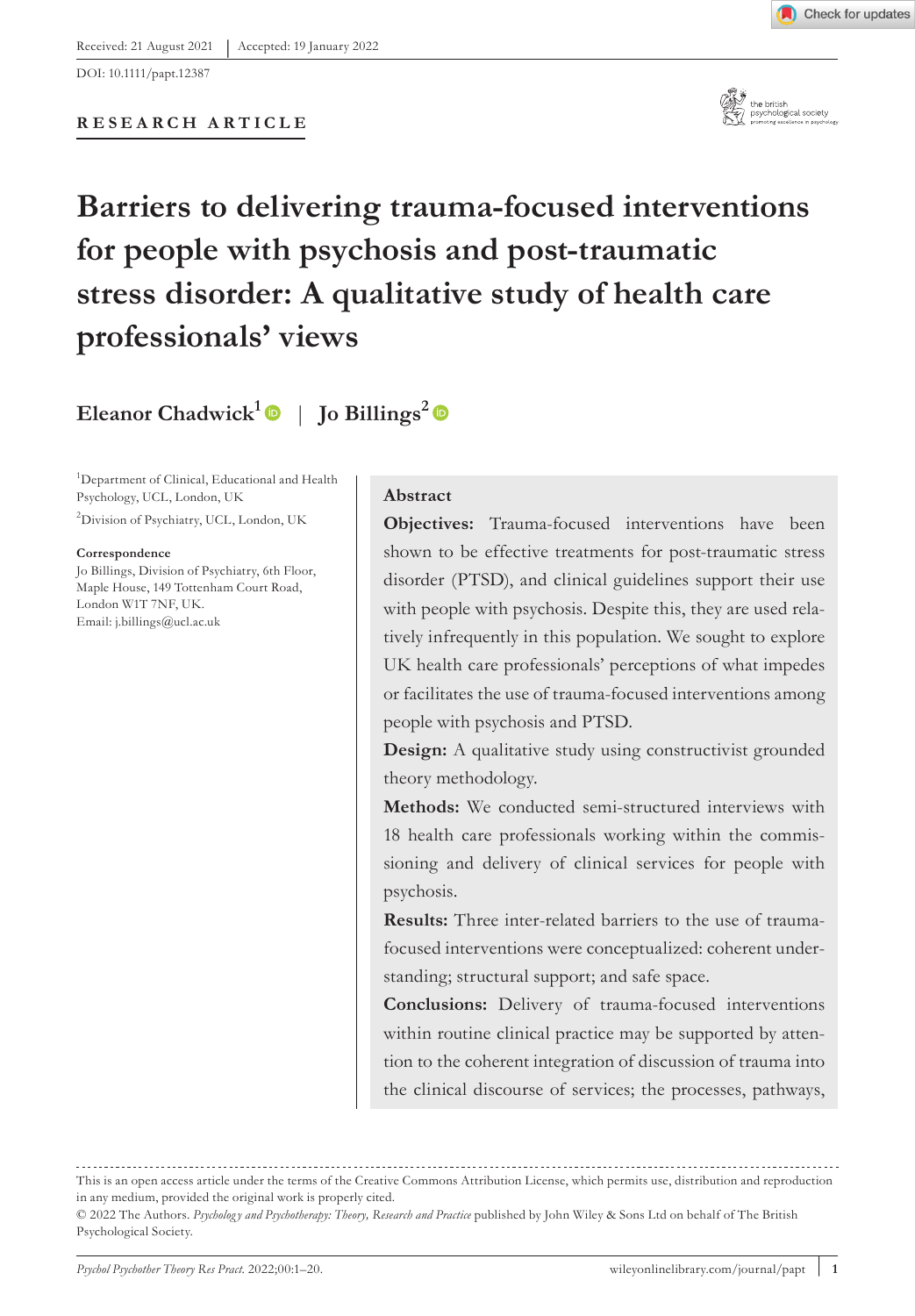and organizational culture that facilitate access to treatment; and training that targets clinician confidence and skills.

#### **KEYWORDS**

barriers, post-traumatic stress disorder, psychosis, trauma, traumafocused therapy, treatment

#### **Practitioner points**

- Health care professionals describe multiple barriers to the delivery of trauma-focused interventions for people with psychosis and PTSD: as a result, providing these interventions continues to be considered the exception rather than the rule.
- Findings highlight perceived barriers in the form of coherent integration of the discussion of trauma into the clinical discourse of psychosis services; the structural support for the delivery of trauma-focused interventions; and a safe space for intervention to occur.
- A range of potential opportunities to improve the delivery of trauma-focused interventions are identified including the use of psychosocial team formulation sessions, organizational interventions, and training focused on the development of staff confidence and skills.

# **INTRODUCTION**

The association between trauma and psychosis is well-established. Individuals with psychosis are consistently shown to have experienced high levels of trauma (de Bont et al., 2015; Gibson et al., 2016; Varese et al., 2012), and have an increased risk of continued exposure to traumatic events including experiences of psychosis, psychiatric treatment, hospitalization (Berry et al., 2013), and victimization (Maniglio, 2009).

High exposure to traumatic events places people with psychosis at an increased risk of developing post-traumatic stress disorder (PTSD; Grubaugh et al., 2011). Meta-analyses estimate the prevalence of PTSD in people with psychosis at 12.4% (Achim et al., 2011): however, this may underestimate the true prevalence, given findings from a recent review which placed the prevalence of psychosis-related PTSD between 14% and 47% (Buswell et al., 2021). Comorbid diagnoses of psychosis and PTSD are associated with higher symptom levels, poorer social functioning and quality of life (Grubaugh et al., 2011; Mueser et al., 2010), as well as with higher use of and worse outcomes from health care (Insel, 2008; Switzer et al., 1999).

Treatment of PTSD in people with psychosis has increasingly been recognized as a clinical priority. Clinical guidelines recommend that individuals presenting with first-episode psychosis should be assessed and offered treatment for PTSD (National Institute for Health and Care Excellence (NICE), 2014). Despite this, there is no formal recommendation for assessment and treatment of PTSD outside of first-episode psychosis in current UK guidance.

### **Trauma-focused interventions**

Trauma-focused psychological interventions including cognitive behavioural therapy (tf-CBT) or eye-movement desensitisation and reprocessing (EMDR) are recommended first-line interventions for PTSD (American Psychological Association, 2017; NICE, 2018). These interventions should be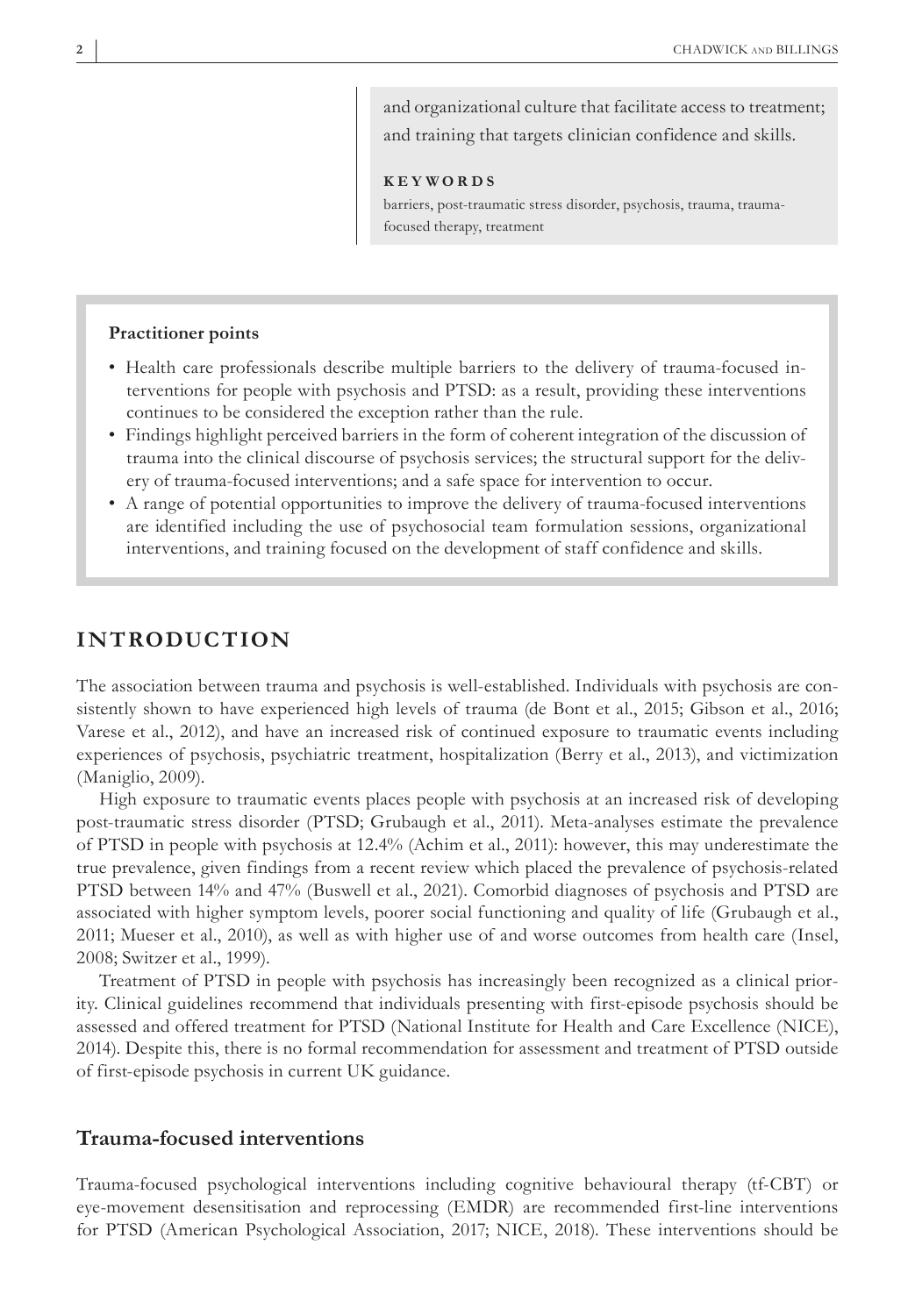distinguished from trauma-informed approaches which refer to broader organizational awareness of, and attendance to, the prevalence of and diverse reactions to traumatic experiences. Trauma-informed approaches have been written about extensively elsewhere (Reeves, 2015; Sweeney et al., 2016).

Large meta-analyses of tf-CBT and EMDR demonstrate reductions in both symptoms and distress in individuals with a diagnosis of PTSD (Lewis et al., 2020; Mavranezouli et al., 2020). However, people with psychosis are typically excluded from research trials to minimize sample heterogeneity and due to harm expectancies in this population (Swan et al., 2017). As a result, the efficacy of interventions for PTSD for people with psychosis is uncertain. NICE guidelines for the treatment of psychosis (2014) identify no contraindication for trauma-focused interventions and classify further research in this area as a key priority.

An emerging evidence-base offers tentative support for the use of trauma-focused interventions for people with psychosis and PTSD. There is promising evidence from randomized controlled trials which support the efficacy (Mueser et al., 2008, 2015; van den Berg et al., 2015) and safety (van den Berg, de Bont, et al., 2016; van den Berg, van der Vleugel, et al., 2016) of trauma-focused interventions for the treatment of PTSD in this group. While meta-analyses report mixed interpretations of the available data (Brand et al., 2018; Sin & Spain, 2017; Swan et al., 2017), discrepancies may be attributable to differences in analytic strategies and heterogeneity in the interventions and participant samples across trials.

Despite the growing clinical interest, emerging research remains tentative regarding the efficacy of trauma-focused interventions with people with psychosis, and further research is clearly needed. Harm expectancies, including the fear of symptom exacerbation, destabilizing the patient and adverse events (van den Berg, de Bont, et al., 2016; van den Berg, van der Vleugel, et al., 2016), may contribute to reluctance by ethical boards to support the conduct of needed trials.

#### **Clinical practice**

Despite the prevalence of PTSD in people experiencing psychosis, PTSD in this population is frequently under-recognized in clinical services (de Bont et al., 2015; Lommen & Restifo, 2009). Even when PTSD is identified, individuals are rarely offered trauma-focused treatment (Becker et al., 2004). Understanding this discrepancy is important to reduce the potentially detrimental consequences of failure to identify and treat PTSD in this population (Álvarez et al., 2012).

Previous research has explored barriers and facilitators to the implementation of trauma-focused interventions with people with PTSD more broadly. In a recent systematic review, Finch et al., (2020) synthesized findings from 34 published studies examining barriers and facilitators to providing traumafocused interventions. They identified four levels of barriers and facilitators covering intervention, client, clinician, and system factors. The most commonly cited barriers identified included inflexibility of manualized approaches, fear of increasing client distress, working with comorbidities, and a lack of training and support.

Little research has directly examined the barriers specific to the delivery of trauma-focused treatment with people with psychosis. Clinician attitudes, knowledge, and self-efficacy in delivering treatment have been shown to be predictive of the adoption of interventions for other psychological difficulties (Harned et al., 2013; Salyers et al., 2004). The perspectives of health care professionals may therefore offer important insights into the potential barriers to the delivery of trauma-focused interventions with people with psychosis.

Two studies have previously explored the perspectives of American clinicians towards traumafocused interventions for people with Severe Mental Illness (Frueh et al., 2006; Salyers et al., 2004): these studies describe significant client- and clinician-related barriers to their use with this population. Client-related barriers included symptoms interfering with treatment; client unwillingness; cognitive impairment; and communication difficulties (Salyers et al., 2004). Clinician-related barriers to treatment included clinician anxiety (Frueh et al., 2006); lack of knowledge and experience; as well as staff perceptions regarding their competence and confidence delivering interventions; the usefulness of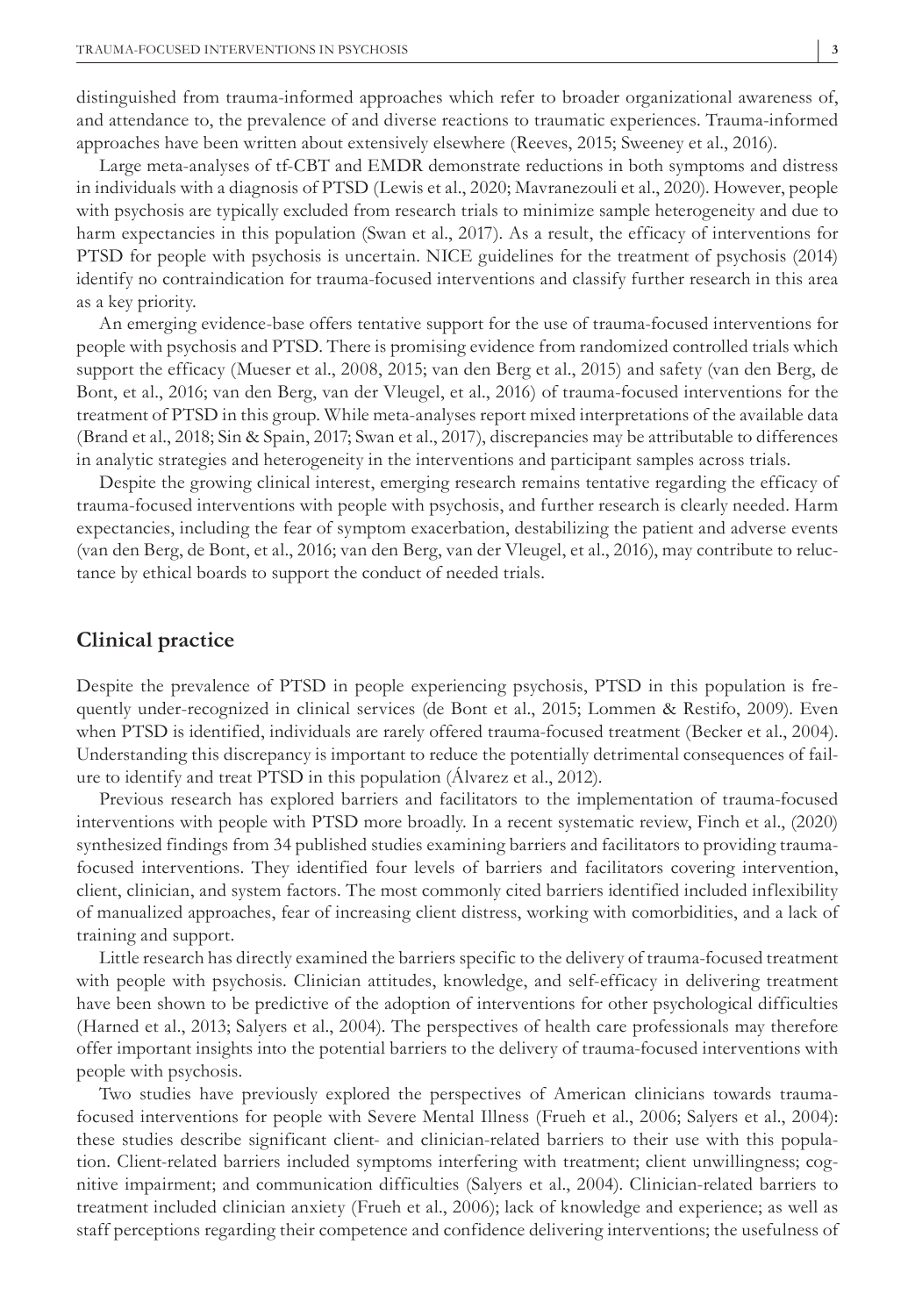interventions; and agency support (Salyers et al., 2004). Clinicians' attitudes to treatment, in particular, were predictive of whether clinicians had assessed or treated PTSD with clients (Salyers et al., 2004). Severe mental illness describes a heterogeneous group and it is hard to assess which of these barriers apply specifically to treatment for people with psychosis. Further, given the rapid development of research and clinical guidelines in this area, barriers to treatment may have shifted significantly since these studies were conducted.

One study has previously examined the perspectives of Australian clinicians towards traumafocused interventions for people with first-episode psychosis (Gairns et al., 2015). The mixedmethods design synthesized quantitative and qualitative data from questionnaires with qualitative data from focus groups. Additional barriers to the delivery of trauma-focused interventions to people with psychosis included perceived mental health risks to clients, workload pressures, and poor client engagement (Gairns et al., 2015). The mixed methodology highlighted apparent contradictions in staff reports that are hard to interpret. Notably, despite 68.8% of clinicians endorsing trauma-focused interventions as safe, mental health risks to clients were described as a key barrier to treatment. Further exploration is required to unpack such apparent contradictions within complex care planning for people with psychosis.

To date, no research has examined the perspectives of UK health care professionals in this area. In the United Kingdom, mental health care (including psychological therapies) for people with a psychotic disorder is typically delivered by multi-disciplinary community mental health teams within the publicly funded National Health Service (NHS). Clinical decision-making is informed by clinical guidance published by the NICE and implemented into local services by clinical commissioning groups (NICE, 2014). Specialist service provision may also include early intervention in psychosis services (Lester et al., 2009) following the first episode of psychosis; inpatient and community crisis resolution teams during acute episodes of illness or risk; asssertive outreach teams (Wright et al., 2003); and longer-term rehabilitation services (Killaspy et al., 2013).

Treatment decisions are complex, influenced by clients, clinicians, organizational, and treatment variables. The perspectives of health care professionals offer valuable insights into understanding the delivery of trauma-focused interventions in this population and may offer valuable insights to implementation efforts. In the current study, we sought to explore and better understand health care professionals' perceptions of the barriers and facilitators to using trauma-focused interventions for people with psychosis and PTSD.

# **METHODS**

#### **Design**

We conducted individual, semi-structured qualitative interviews with health care professionals working in the commissioning and delivery of clinical services for people experiencing psychosis. Treatment decisions within clinical contexts are social processes involving multiple stakeholders with differing experiences and perspectives. We therefore adopted a constructivist grounded theory approach to the research design.

#### **Grounded theory**

Grounded theory is an inductive methodology with systematic guidelines for collecting and analysing qualitative data (Glaser & Strauss, 1967). The methodology seeks to inductively discover and abstract theoretical models from data through iterative processes of data collection and analysis. Within constructivist grounded theory (Charmaz, 2014), the position and perspective of researchers are recognized as playing an active role in the construction of theory from data.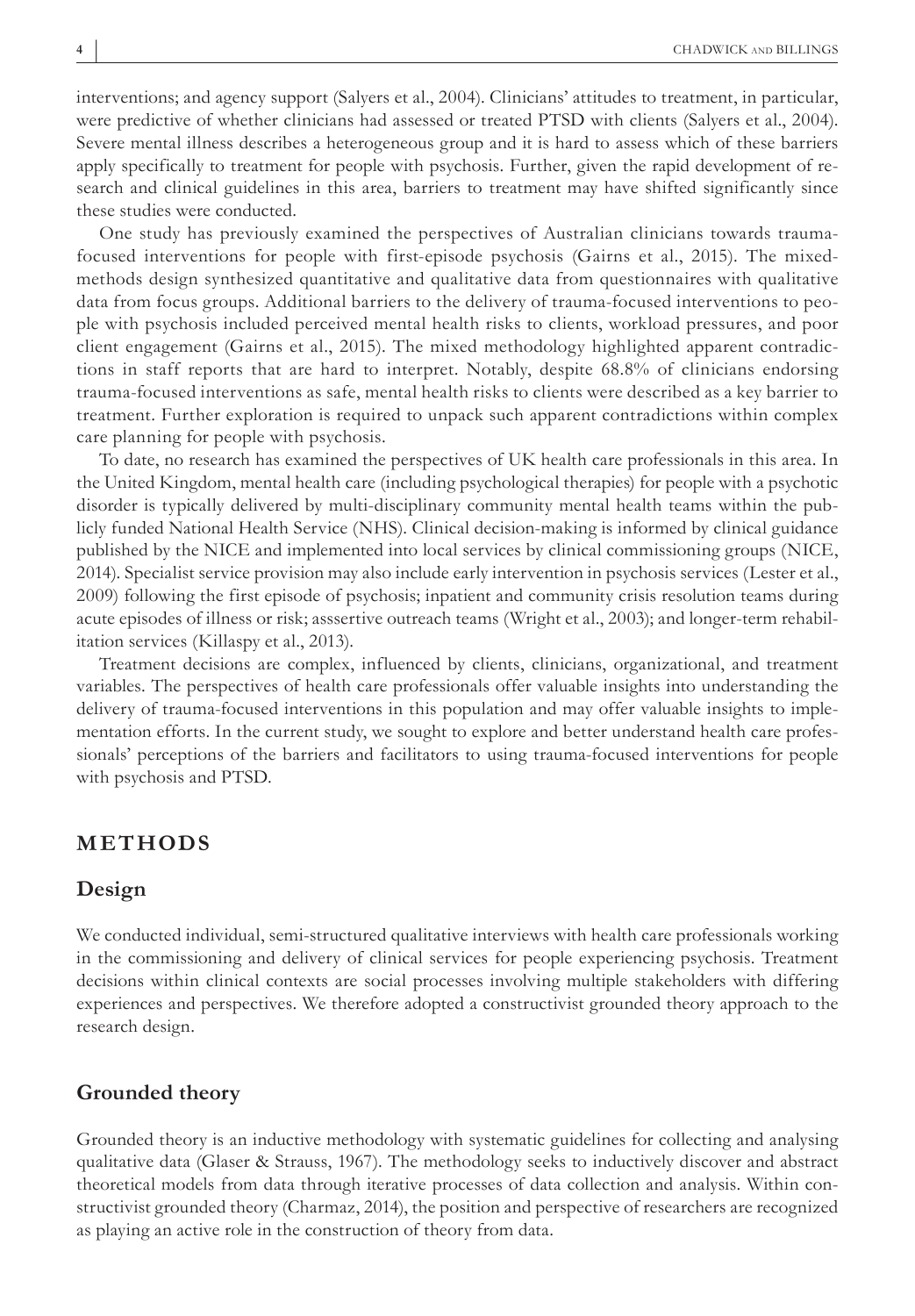Constructivist grounded theory methods (Charmaz, 2014) begin with purposive sampling of participants with varied perspectives on the research topic. Data collection and analysis occur iteratively and coding progresses through the constant comparison of similarities and differences within the data.

# **Procedure**

#### Participant recruitment

Care and treatment planning within NHS clinical services for individuals with psychosis involve clinicians from several disciplines, supervisors, and managers, and decision-making is informed by a clinical commissioning group (NICE, 2014). We aimed to capture the diverse perspectives of staff involved in this care planning process by purposively approaching clinicians from different clinical disciplines in a variety of services. Individuals working within a range of clinical services for people with psychosis across the Greater London area were contacted inviting them to participate. Participants were asked to identify colleagues with diverse perspectives, who were subsequently approached to participate.

#### Data collection

Interviews were primarily conducted face-to-face at the participant's place of work or at University College London, while a minority were completed via telephone. Consent forms were completed prior to face-to-face interviews and completed digitally prior to telephone interviews. All interviews were audiorecorded using a digital voice recorder. Participants provided a limited amount of socio-demographic information as well as their role and work setting at the beginning of the interview.

During the interviews, we aimed to first elicit participants' knowledge about trauma-focused interventions and then explore their experiences of these interventions and the barriers and facilitators to providing them. The interview schedule was developed through discussion between the research team and familiarization with existing relevant literature. The schedule was used as a prompt while the interviewer prioritized exploration of participants' experiences. The interview schedule evolved during the data collection process, as is consistent with grounded theory methodology (Charmaz, 2014), to explore emerging themes and potential barriers and facilitators identified in earlier interviews more deeply. Following transcription of the first five interviews, we adapted the interview schedule to include a definition of trauma-focused interventions. This was intended to clarify that the interview was primarily focused on trauma-focused psychological interventions for PTSD, rather than trauma-informed care more broadly (See Appendix S1).

#### Data analysis

We transcribed interviews using Express Scribe Pro software, and analysis was facilitated by NVivo 11 software. Memo-writing and purposive sampling allowed emerging themes and concepts to be further explored in later interviews.

We initially selected a cross-section of five contrasting interviews for line-by-line coding with descriptive labels. Codes were then compared to identify frequent, common, and contrasting ideas: this process generated categories or focused codes and the development of an initial coding framework.

We coded the remaining interviews using the initial coding framework. Novel codes were incorporated into the analysis as they were developed so that open and focused coding continued simultaneously. We used memos to define, refine, and elaborate coding decisions and to provide rationale and definitions of higher-order coding.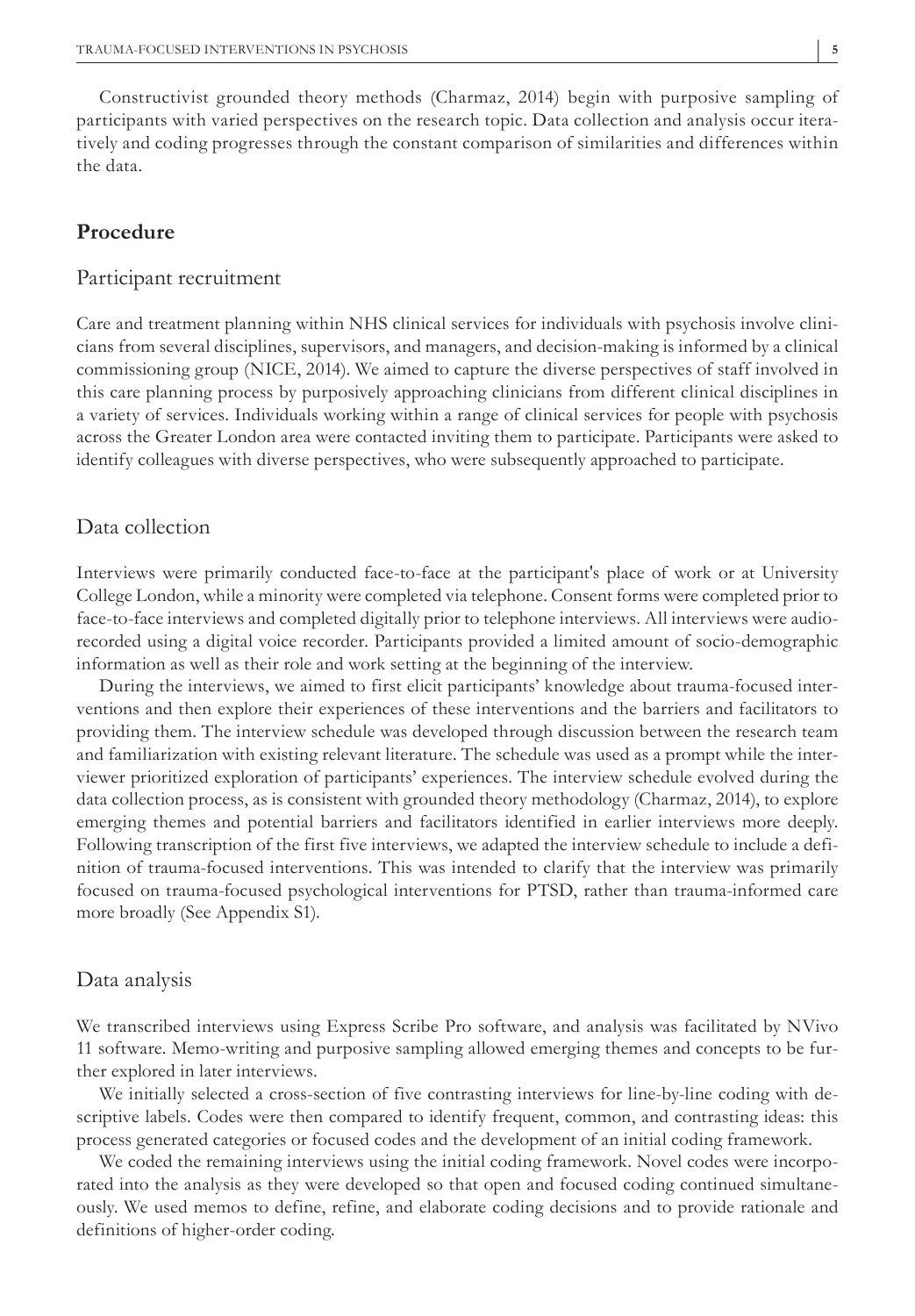#### **Quality assurance**

We have endeavoured to maximize the credibility of the analysis through transparent reporting of the research processes, researcher reflexivity including a statement of the researcher's position, and the use of validity checks.

#### Reflexivity

In recognition of the role of the researchers' perspectives in the research process (Charmaz, 2014), the researcher responsible for data collection and analysis (EC) maintained a reflective log throughout the conduct of the study. Initial reflections regarding expectations and beliefs about the research subject have been summarized into a statement of the researchers' positions below: we hope this offers readers the opportunity to consider how our positions may influence the analysis (Elliott et al., 1999).

#### Researchers' positions

EC: I am fortunate to have no personal lived experiences of either PTSD or psychosis. While working with adults experiencing psychosis as a research assistant, I became aware of the significant histories of the trauma of the individuals I worked with. Prior to conducting the interviews and analysis, I had limited experience delivering trauma-focused interventions and no experience of working in NHS services for, or delivering trauma-focused interventions to, people experiencing psychosis. This naivety about delivering trauma-focused interventions may have limited my pre-conceptions regarding the research question and facilitated genuine curiosity about the topic. However, it may also have limited my awareness of subtle nuances within participants' accounts. This research was completed in partial fulfilment for the Doctorate in Clinical Psychology.

JB: I have worked with people with PTSD and psychosis for more than 20 years during my career as a Clinical Psychologist. As such I brought an 'insider perspective' to this research topic. This complemented the role of the first researcher and enabled us to balance curiosity and experience, while staying close to the data.

## Validity checks

The coding and model development were led by the first author (EC). Two transcripts were independently reviewed by JB who contributed potential codes which were then compared with those developed by EC and incorporated into the provisional coding framework. The development of more focused codes and the conceptual representation of the data was then led by EC and reviewed through regular discussion in supervision to ensure credibility and face validity of the emerging framework. JB provided consultation and supervision throughout all stages of the research process.

#### **Ethical considerations**

The study was approved by the University College London Research Ethics Committee, reference 15035/001.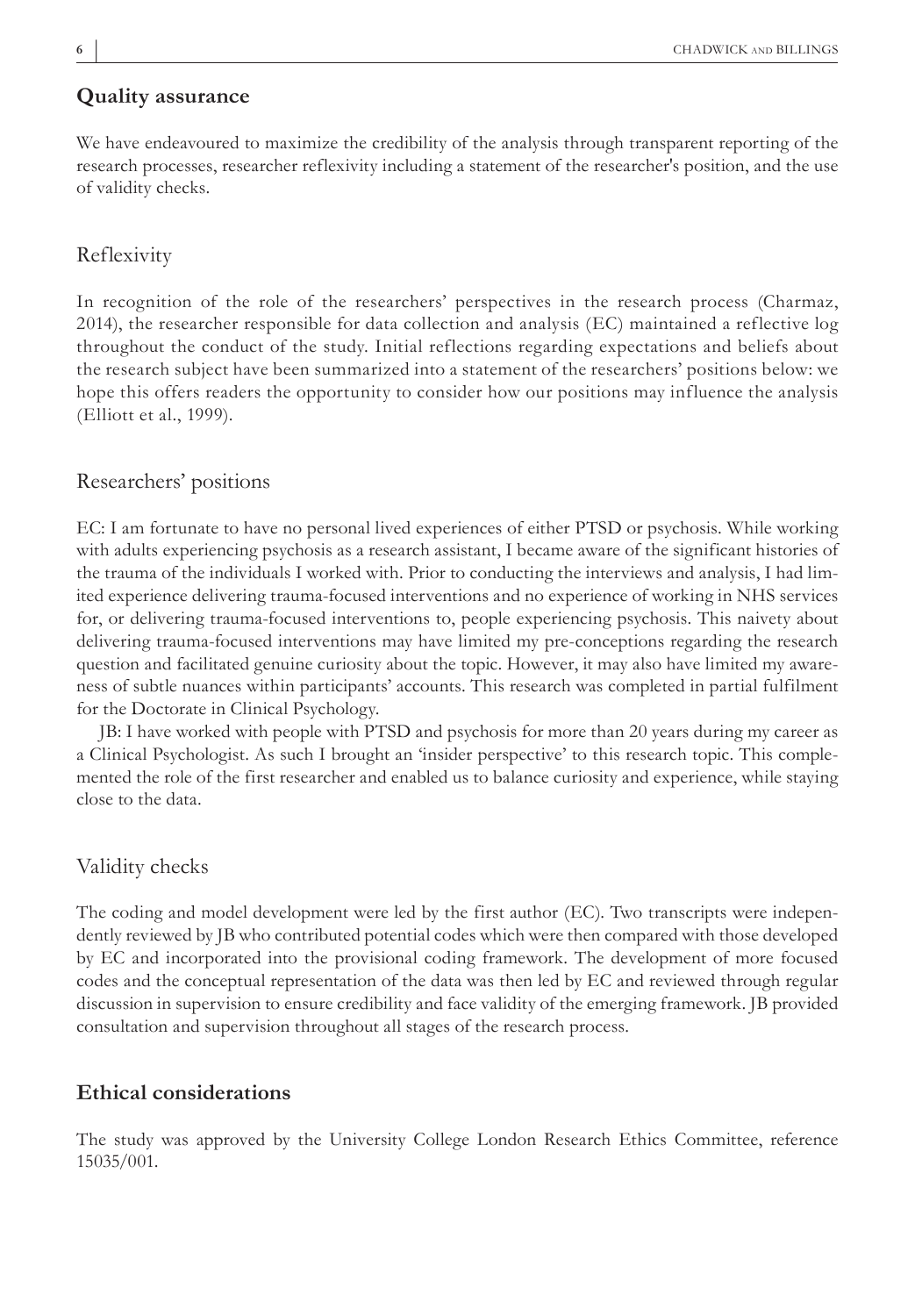# **RESULTS**

### **Participants**

We interviewed 18 health care professionals. Interviews ranged from 25 to 57 min. Participants' ages ranged from 33 to 58 years with between 3 and 34 years of experience working in mental health services. The professions of staff were: 11 clinical psychologists, three psychiatrists, two social workers, one nurse, and one occupational therapist. Participants were working in a range of clinical teams: four in inpatient settings; three in early intervention for psychosis services; two in recovery and rehabilitation; one each in community mental health and a specialist psychological therapies service. Six participants were in senior positions across clinical teams and one in a Clinical Commissioning Group.

# **A conceptual representation of results**

Across participants, strong shared narratives were identified regarding the barriers and facilitators to delivering trauma-focused interventions for people with psychosis. The conceptual model comprises three dominant but overlapping themes: (i) coherent understanding; (ii) structural support; and (iii) safe space (Figure 1).

All participants recognized the prevalence of traumatic experiences in people with psychosis and their potential consequences, including PTSD. Despite this, they acknowledged that traumatic experiences and PTSD symptoms were frequently neglected in assessment and treatment planning. In the context of complex clinical presentations and symptoms, identification of traumatic experiences was positioned as a key facilitator to the recognition of symptoms as trauma-related and subsequent access to trauma-focused interventions.

# **Coherent understanding**

Participants described difficulty integrating discussion of trauma into a clinical discourse within services for psychosis. This prevented knowledge about the prevalence of trauma and trauma-related symptoms in psychosis being translated into clinical practice including routine identification of traumatic experiences and individuals who would benefit from trauma-focused interventions. The



**FIGURE 1** Dominant themes influencing the use of Trauma-Focused Interventions in Psychosis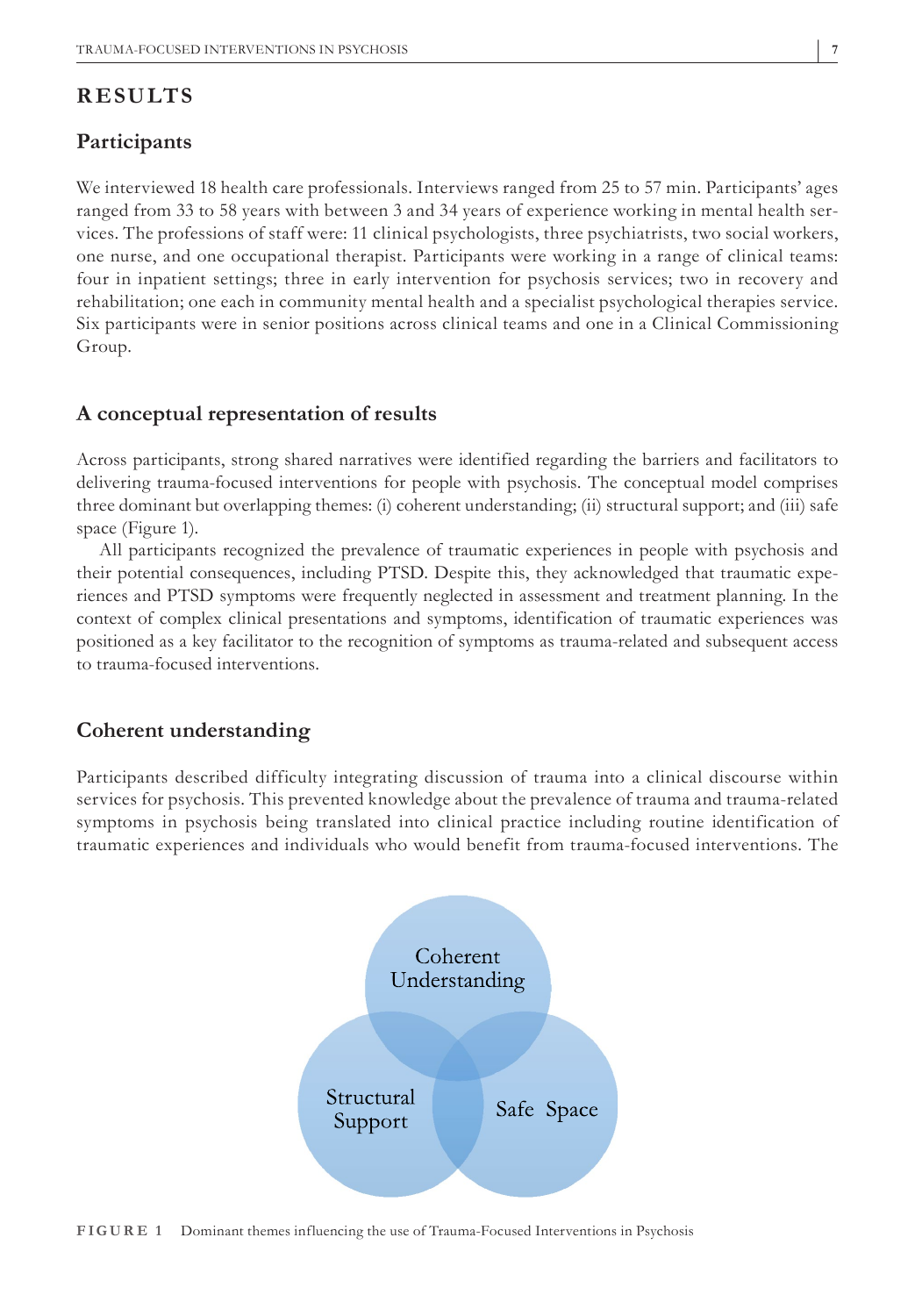coherent understanding was influenced by a dominant bio-medical model; awareness and perceptions of psychological interventions; and clinician characteristics. Illustrative quotations are included in Table 1.

# Trauma and the dominant bio-medical model

Participants described the clinical discourse within services as being dominated by a bio-medical model of psychosis as a biological illness: this was positioned as inconsistent with discussions of symptoms in relation to traumatic experiences. While the participants spoke about biopsychosocial approaches, the bio-medical model was described as dominating the clinical discourse within services.

the overwhelming presence of the medical model, the overwhelming presence and the overwhelming faith to chemistry

(P5, Psychologist)

| Sub-category                                                            | <b>Illustrative quotes</b>                                                                                                                                                                                                                                                                                                                                                                                                                                                                                                                                                                                                                                                                                                                                                                                                                                                                                                                                                                                                                                                                                                                    |
|-------------------------------------------------------------------------|-----------------------------------------------------------------------------------------------------------------------------------------------------------------------------------------------------------------------------------------------------------------------------------------------------------------------------------------------------------------------------------------------------------------------------------------------------------------------------------------------------------------------------------------------------------------------------------------------------------------------------------------------------------------------------------------------------------------------------------------------------------------------------------------------------------------------------------------------------------------------------------------------------------------------------------------------------------------------------------------------------------------------------------------------------------------------------------------------------------------------------------------------|
| Trauma and the dominant<br>bio-medical model                            | 'the research on trauma and psychosis is a difficult one for those who believe that<br>psychosis is an organic, degenerative brain disease' (P11, Psychologist)<br>'it's looking at the social model when we're in a medical team' (P17, Social Worker)<br>'psychiatric professionals were always quite reluctant to acknowledge trauma and that kind<br>of drive of having trauma introduced into the, the debate very often regularly came<br>from outside' (P4, Psychiatrist)<br>'there's rarely, only in a minority of cases, any evidence that people have been offered,<br>um, er, a comprehensive trauma screening so that they've really been asked, in the<br>standardised way, about um, their experience of kind of common traumatic events'<br>(P16, Psychologist)<br>'a client's narrative may be shaped, very well shaped by what clinician's routinely ask them,<br>so they get into a narrative of talking about psychosis-related symptoms rather than<br>talking about their trauma 'cause they assume that's not what they're here for, that's not<br>what's available, that's not what can be treated' (P2, Psychologist) |
| Awareness of and<br>perceptions about<br>psychological<br>interventions | 'it means different things to different people and I think that does cause um, some<br>confusion sometimes, the lack of clarity' (P16, Psychologist)<br>I think the psychodynamic therapy offers someone to talk about their losses and their traumas<br>and the difficulties from their past and it can be quite deep work' (P17, Social Worker)<br>'everyone should be offered um, psychological assessment and CBT for p, um, it's the, is<br>the stated intervention' (P3, Occupational Therapist)<br>'I don't sense here that there's any, sort of, deep work here, with the CBT' (P17, Social<br>Worker)<br>'I ask about trauma and I can see that it can affect mental state, but actually what I can do'<br>(P15, Psychiatrist)<br>I think pretty much everywhere now you have to have a discrete, you offer people discrete<br>therapy contracts that are far too short for what they actually need because that's the<br>NHS context' (P1, Psychologist)                                                                                                                                                                            |
| Clinician characteristics                                               | 'you need a lot of compassion, but you need compassion in such a way that you can also<br>work out when you've got compassion fatigue and that you're burning out' (P1,<br>Psychologist)<br>'there are some people who within the team, who just have um, more of an acute sensitivity<br>to people's experiences and some who don't, some who are able to um, ask enough, and<br>not necessarily, over and unpack at an assessment point um, and um, some who don't'<br>(P3, Occupational Therapist)<br>'because I have a very intensely, intense psychodynamic background, I'm not very much in<br>favour of this' (P5, Psychologist)                                                                                                                                                                                                                                                                                                                                                                                                                                                                                                       |

**TABLE 1** Sub-categories and illustrative quotes of Theme 1: A Coherent Understanding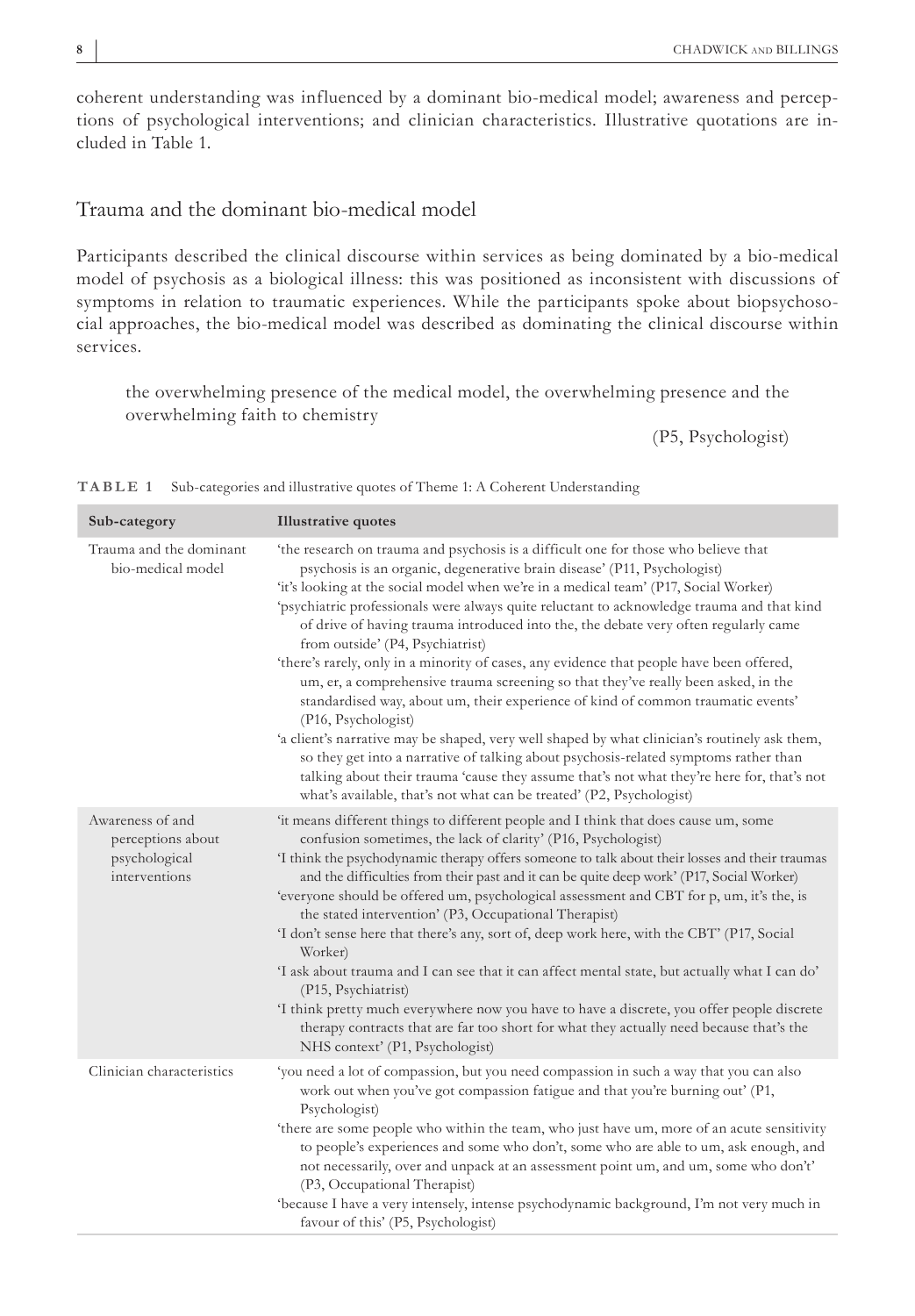Participants emphasized the importance of routine questions about traumatic experiences during assessments to formulate symptoms as trauma-related and identify individuals who may benefit from trauma-focused interventions. However, within the medically dominated understanding, participants perceived that such questions were viewed by clinicians as a tick-box exercise or not asked at all. This could increase the risk that PTSD symptoms were not identified nor appropriate intervention offered.

Participants also reflected on how this clinical discourse influenced service users' own narratives about their mental health. The absence of questions about trauma, or failure to follow up disclosures, fostered an understanding that these experiences were not relevant: this could discourage service users from discussing them and further reduce the likelihood of symptoms being recognized and an appropriate intervention offered.

… talking about psychosis-related symptoms rather than talking about their trauma 'cause they assume that's not what they're here for, that's not what's available, that's not what can be treated

(P2, Psychologist)

#### Awareness of and perceptions about psychological interventions

Significant differences between participants' awareness of and perceptions about psychological interventions indicated ambiguity about the nature and use of interventions. Participants described diverse definitions of trauma-focused interventions. For some, they were conceptualized specifically as interventions involving the re-living or re-processing of traumatic memories. However, others described a broader approach whereby traumatic experiences were included within the clinical formulation but were not the focus of treatment. Terms such as 'trauma-focused interventions' and 'trauma-informed approaches' were used interchangeably. Systemic therapies, psychodynamic psychotherapy, peer support, and medication were also described as trauma-focused interventions. This conflation of terminology highlighted ambiguity in the discussion of trauma and traumafocused interventions.

Participants expressed beliefs that the provision of psychological therapies, and of trauma-focused interventions specifically, was extremely limited and difficult to access. One psychiatrist described frustration at identifying PTSD but being unable to offer treatment within the service. Provision was perceived to be limited by the number of therapists, range of available interventions, and pressures to deliver brief interventions. Overall, psychological therapy provision was characterized as inadequate to meet the complex needs of this population.

Participants also spoke about widespread narratives that talking about traumatic experiences would exacerbate distress. As such, participants acknowledged that clinicians and service users may view the re-living of traumatic experiences as counter-intuitive. Psychologists perceived the avoidance of talking about trauma due to the fear of exacerbating distress as a barrier to both the recognition of PTSD symptoms and engagement (of clinicians and service users alike) with trauma-focused interventions.

it's something that is counter-intuitive isn't it, that…that we are asking people to believe that you get better by diving into the depths of the worst thing that ever happened to you (P13, Psychologist)

Psychologists described the importance of psycho-education in promoting understanding and engagement in trauma-focused treatments. Staff reflected that their own understanding of and confidence in the treatment had improved through training and clinical experience of interventions.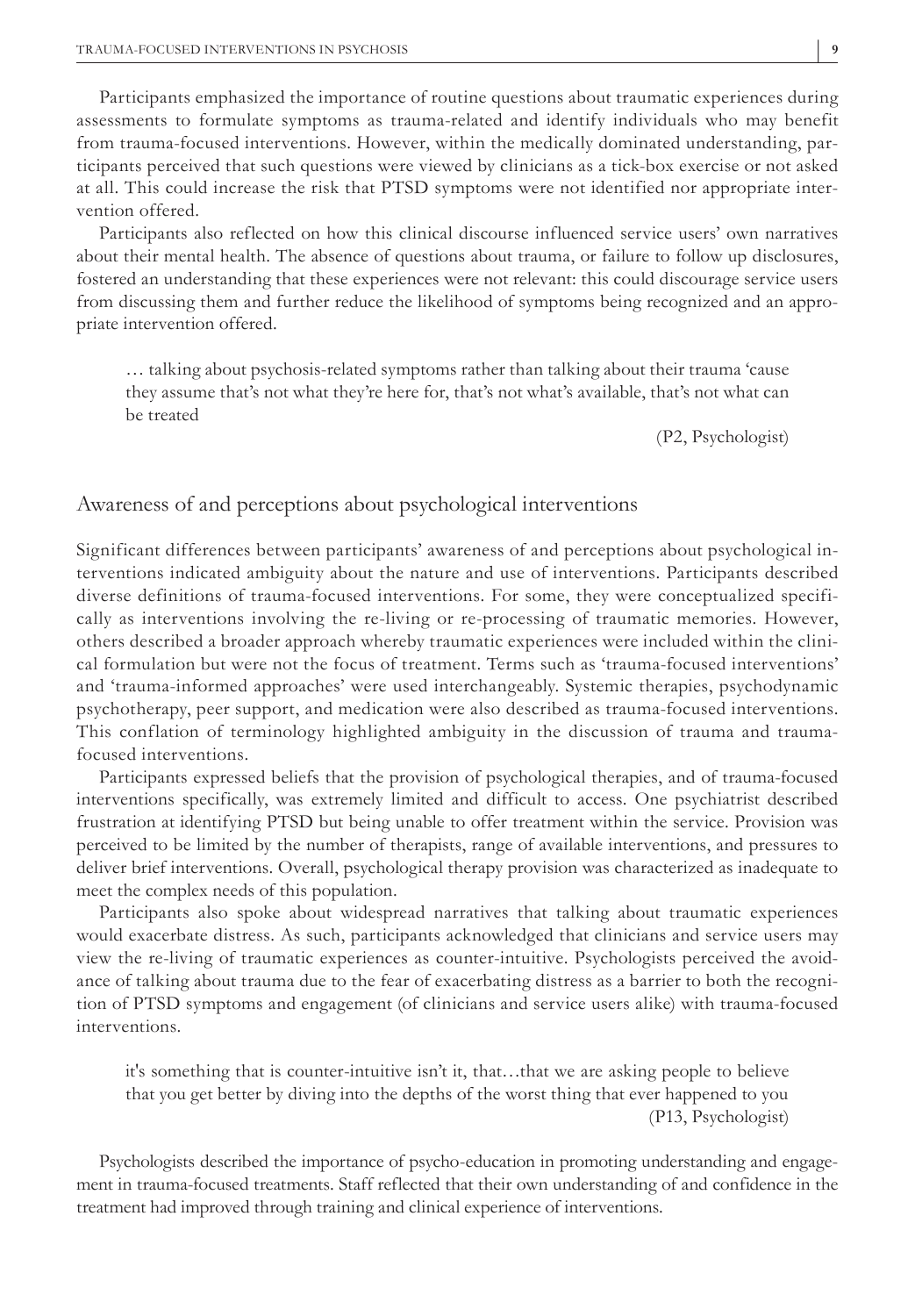#### Clinician characteristics

Participants perceived clinicians' characteristics to influence how valuable clinicians considered traumafocused interventions to be, as well as how sensitively and effectively they were able to talk about traumatic experiences and PTSD symptoms. Individuals reflected on how their own experiences, including traumatic experiences, influenced them to pay more attention to trauma and PTSD symptoms in their clinical practice. Personal experiences of trauma were also considered to contribute to clinician aptitude for talking sensitively about the traumatic experiences of service users. In contrast, one participant highlighted how clinicians' personal experiences of trauma could make discussing traumatic experiences with service users feel more difficult or potentially re-traumatizing:

many professionals have traumatic experiences, and actually are as vulnerable as clients are to re-activating traumatic experiences

(P4, Psychiatrist)

Personal qualities of the clinician were considered by psychologists to be as important as clinical skills and techniques to deliver trauma-focused interventions. Participants specifically noted the importance of courage and compassion to enable clinicians to work with emotionally evocative content of trauma-focused interventions.

Psychotherapeutic modality or theory was also presented as an important influence on the use of trauma-focused interventions. Psychologists working within a systemic framework reported focussing on indirect and system-level working over individual clinical work. Trauma-focused interventions were described as incongruent with psychodynamic training and practice.

# **Structural support**

Significant structural factors, including service configuration, communication between stakeholders, and training, influenced the use of trauma-focused interventions. Recognition of symptoms as traumarelated and access to trauma-focused interventions was further considered to be influenced by the culture and operational mechanisms that facilitated disclosure of traumatic experiences by service users: this was created and influenced at multiple levels including socio-cultural context, organizational structures, and individual clinicians. Illustrative quotations are included in Table 2.

#### Service configuration

Participants identified service configuration as a barrier to trauma-focused interventions. Participants described distinct services for the treatment of PTSD and psychosis and uncertainty about which service was best placed to deliver trauma-focused interventions for people with psychosis. This created ambiguity regarding where trauma-focused interventions were situated within services.

I mean I do think this is a barrier, so, we…we're a psychosis service, so in terms of what we should be offering as a service, it's much, you know, much more it's CBT for psychosis, as such

(P8, Psychiatrist)

Referral pathways between services were experienced as challenging. Participants described variable referral outcomes and examples of referrals being declined due to differing clinical opinions; rigid, changing, and ambiguous service thresholds; and how referrals were written. Clinicians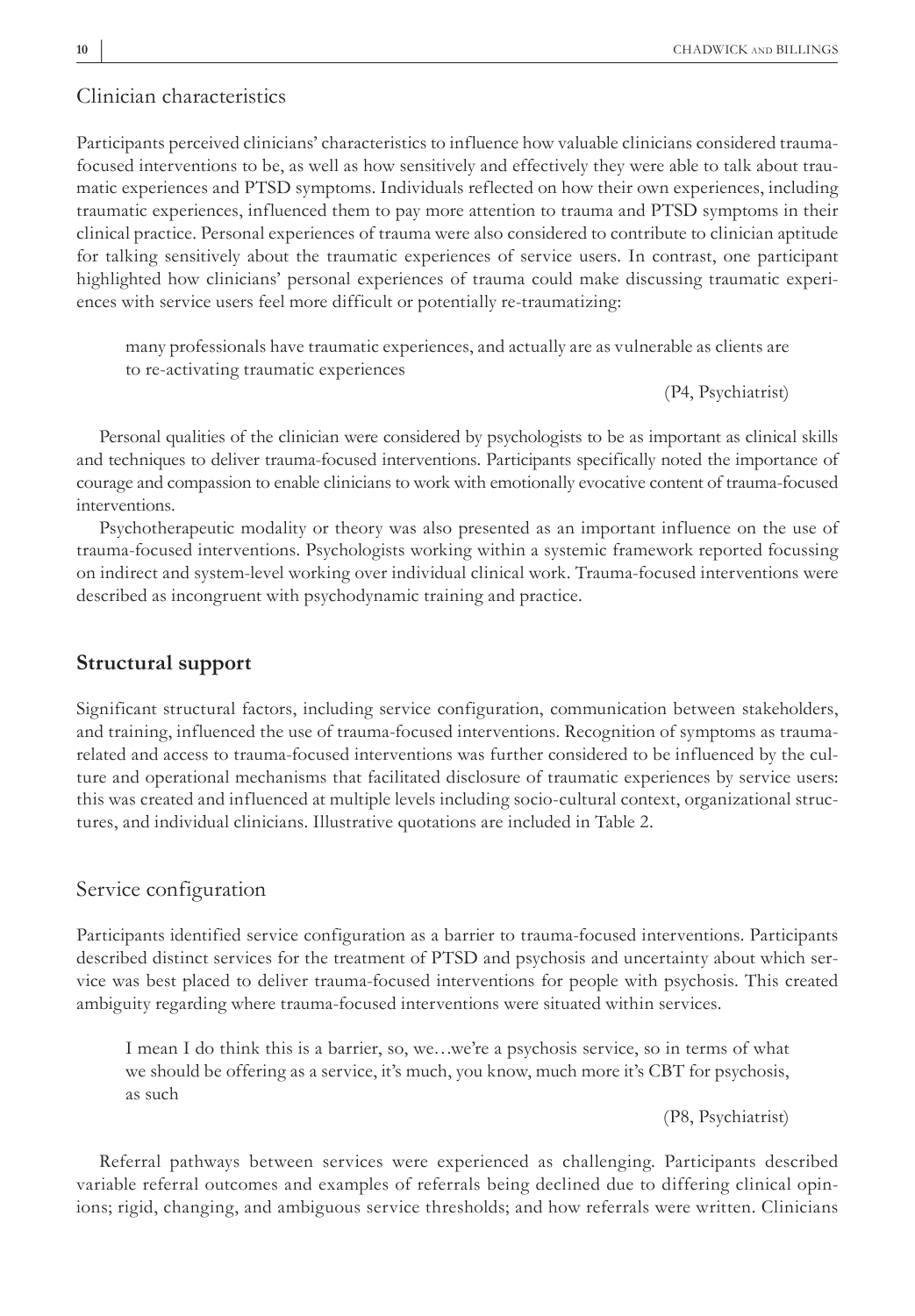#### **TABLE 2** Sub-categories and illustrative quotes of Theme 2: Structural Support

| Sub-category                | <b>Illustrative quotes</b>                                                                                                                                                                                                                                                                                                                                                                                                                                                                                                                                                                                                                                                                                                                                                                                                                                                                                                                                                                                                                                                                                                                                                                                                                                                                                                                                                                                                                                                                                       |
|-----------------------------|------------------------------------------------------------------------------------------------------------------------------------------------------------------------------------------------------------------------------------------------------------------------------------------------------------------------------------------------------------------------------------------------------------------------------------------------------------------------------------------------------------------------------------------------------------------------------------------------------------------------------------------------------------------------------------------------------------------------------------------------------------------------------------------------------------------------------------------------------------------------------------------------------------------------------------------------------------------------------------------------------------------------------------------------------------------------------------------------------------------------------------------------------------------------------------------------------------------------------------------------------------------------------------------------------------------------------------------------------------------------------------------------------------------------------------------------------------------------------------------------------------------|
| Service configuration       | I think it's a very traumatic experience to have touched on the emotional struggles that<br>you have, and then, you're told 'you're not for us though, you're not the right kind of<br>distress, we don't do that sort of distress" (P3, Occupational Therapist)<br>'you can then kind of get into a situation of playing bat and ball with another service' (P2,<br>Psychologist)<br>I think it's just, probably sometimes you know, you sort of know the response you will get,<br>the push back that you're going to get and you know, you are struggling sometimes, so,<br>I think that was the main factor really, in terms of preventing, me from referring' (P7,<br>Nurse)                                                                                                                                                                                                                                                                                                                                                                                                                                                                                                                                                                                                                                                                                                                                                                                                                                |
| Communication               | 'a certain level of understanding and knowledge that they were able to [] speak the same<br>language that the psychologist would've been speaking. So you have synergy in terms of<br>how people would operate and intervene' (P7, Nurse)<br>'don't see the services coming back to me and sayingwe need to put in place trauma-<br>focused therapies for psychosis in a very specific way' (P14, Commissioner/Social<br>Worker)                                                                                                                                                                                                                                                                                                                                                                                                                                                                                                                                                                                                                                                                                                                                                                                                                                                                                                                                                                                                                                                                                 |
| Training                    | 'there's probably a training need within the team, uh, around the assessment of trauma<br>and actually understanding the impact of trauma on psychosis' (P3, Occupational<br>Therapist)<br>'We have real problems getting specialist supervisionparticularly in relation to EMDR,<br>so I would like um, to have all the psychologists in my service training in EMDR and<br>to have supervision, um, for delivering that with apsychosis population. No chance.'<br>(P9, Psychologist)                                                                                                                                                                                                                                                                                                                                                                                                                                                                                                                                                                                                                                                                                                                                                                                                                                                                                                                                                                                                                          |
| Barriers at multiple layers | 'there is the, pervasive kind of silencing in our communities of trauma, so you know<br>there's there's barriers to disclosure from a service user side' (P16, Psychologist)<br>'there's so many different um, KPI's linked with the national template, if you like, of what<br>EIS services should provide, that it's actually quite difficult to think in the round about<br>what really ought to be sort of more fundamental training needs within the team,<br>um, given the amount of trauma that people experience who are on our caseload' (P3,<br>Occupational Therapist)<br>'I looked at thewhat we had in terms of psychological therapies at the time, and about 6%<br>of our work was going on with people with psychosis, so the whole Trust had bought<br>into this idea, this wasn't a group for whom psychology '(P11, Psychologist)<br>'a high level of, of, um, need, which, um, essentially undermines our capacity to engage and<br>maintain people within um, a psychological aspect of the pathway' (P3, Occupational<br>Therapist)<br>'So if you've got somebody who has a special interest in trauma, maybe a national expert,<br>you may get services that developed in a better way or a different way to services in a<br>different area that maybe didn't have that local expertise or interest' (P2, Psychologist)<br>'when I'm training psychologists people say oh the team are very resistant, the team don't<br>want me to do, they just wanna up the meds' (P10, Psychologist) |

described therefore lacking confidence that referrals would be accepted and being discouraged from making future referrals.

Transitions between services could also be distressing for service users. Participants reflected that service users sometimes perceived the referral process as a rejection: their difficulties were regarded as '*not the right kind of distress'* (P3, Occupational Therapist). Clinicians expressed concern that the referral process could damage service user engagement with treatment and services generally.

# Communication

Participants talked about the importance of communication between members of the multi-disciplinary team in promoting appropriate referrals for psychological interventions. Limited communication and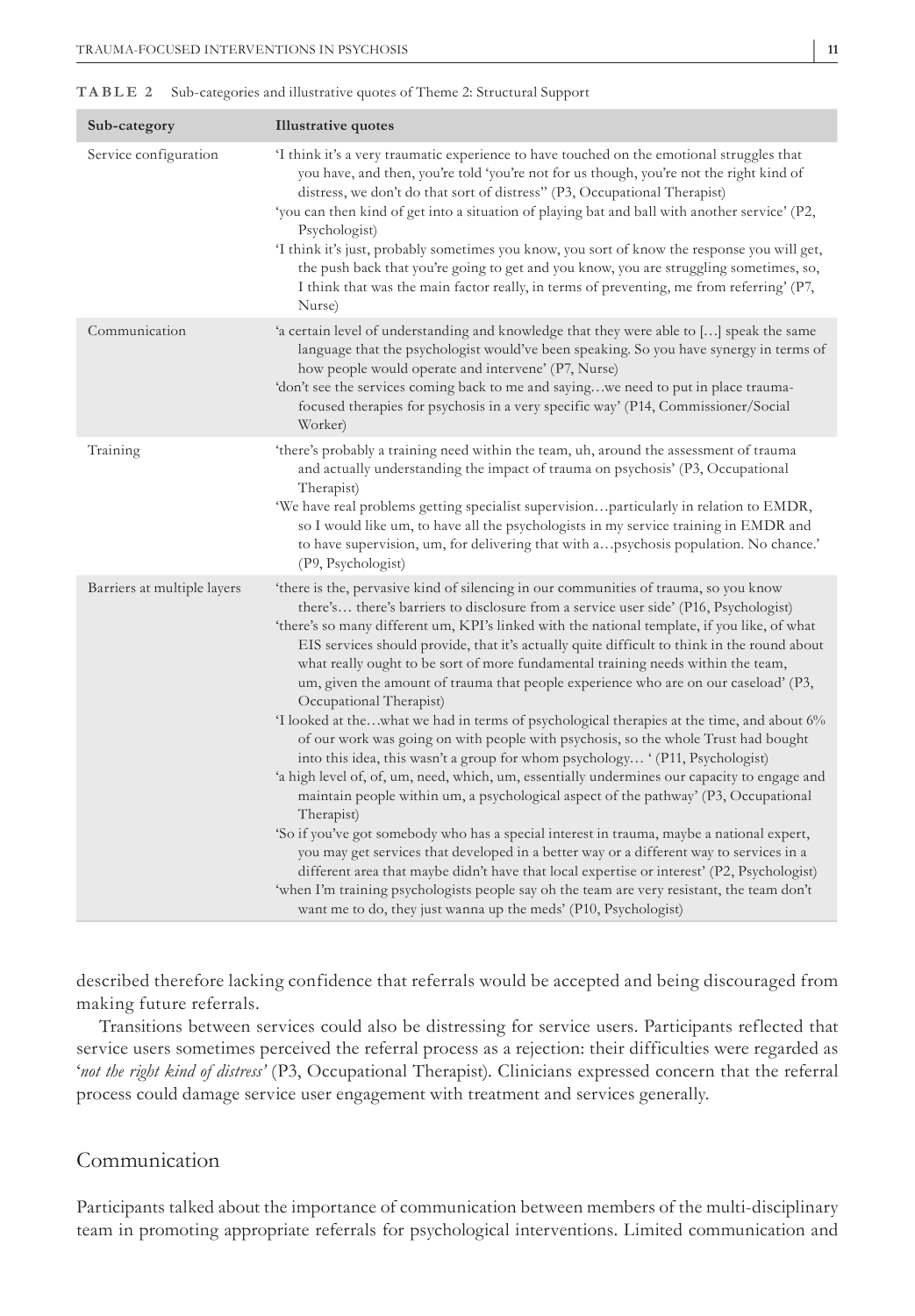the use of psychological terminology appeared to create friction in communication between psychological therapists and colleagues from other disciplines. Clinicians described efforts to improve communication between colleagues from different professional disciplines through training, supervision, and a forum for team formulation.

Communication between services and with commissioners was also emphasized. Participants talked about how outcomes and feedback from referrals to other services informed future decision-making. The frequent absence of feedback left clinicians uncertain about the appropriateness or outcomes of referrals.

We've referred patients there instead, but I must say the difficulty then is, the people who are accepted for treatment, I must say I don't get much feedback

(P8, Psychiatrist)

Feedback from clinical services to commissioners was also described as an important influence on service planning and development.

#### Training

Staff training on the assessment of traumatic experiences, PTSD symptoms, and delivery of traumafocused interventions was also discussed by participants. Participants highlighted the importance of management and organizational endorsement of training through the provision of funding and protected time for staff to attend training.

you would run a training and if it was an opt-in option for staff, then it would very much depend on how busy staff felt they were, and if staff were over run with other things, it was, managers weren't insisting they go, they just wouldn't come […] it would feel like a luxury to go to training on something like that.

(P2, Psychologist)

Ongoing supervision following training was considered important to support clinician confidence and competence in the assessment of PTSD and delivery of trauma-focused interventions.

#### Barriers at multiple layers

Participants spoke about the significant barriers to service users disclosing traumatic experiences and seeking help for PTSD symptoms: these included the stigma and shame often associated with such experiences. They spoke about the need for a culture that facilitated disclosure and how this was created and influenced at multiple levels from social-political context to individual clinicians. Efforts to facilitate access to trauma-focused interventions, therefore, required similar attention at multiple levels.

At a socio-political level, participants spoke directly about feminism and the 'Me Too' movement as increasing public awareness and normalizing the discussion of trauma. Others highlighted how poverty and austerity increased the risk of people experiencing trauma and reduced funding of health, social, and community services.

Staff within managerial roles spoke about the influence of national policy and implementation guidance on service practices. They described difficulty prioritizing service development work around the identification and treatment of PTSD in the context of extensive national-level key performance indicators.

At an organizational level, participants highlighted the role of senior leadership in allocating resources and training to the assessment of PTSD and delivery of trauma-focused interventions within psychosis services. Mechanisms such as patient record systems and the availability of screening tools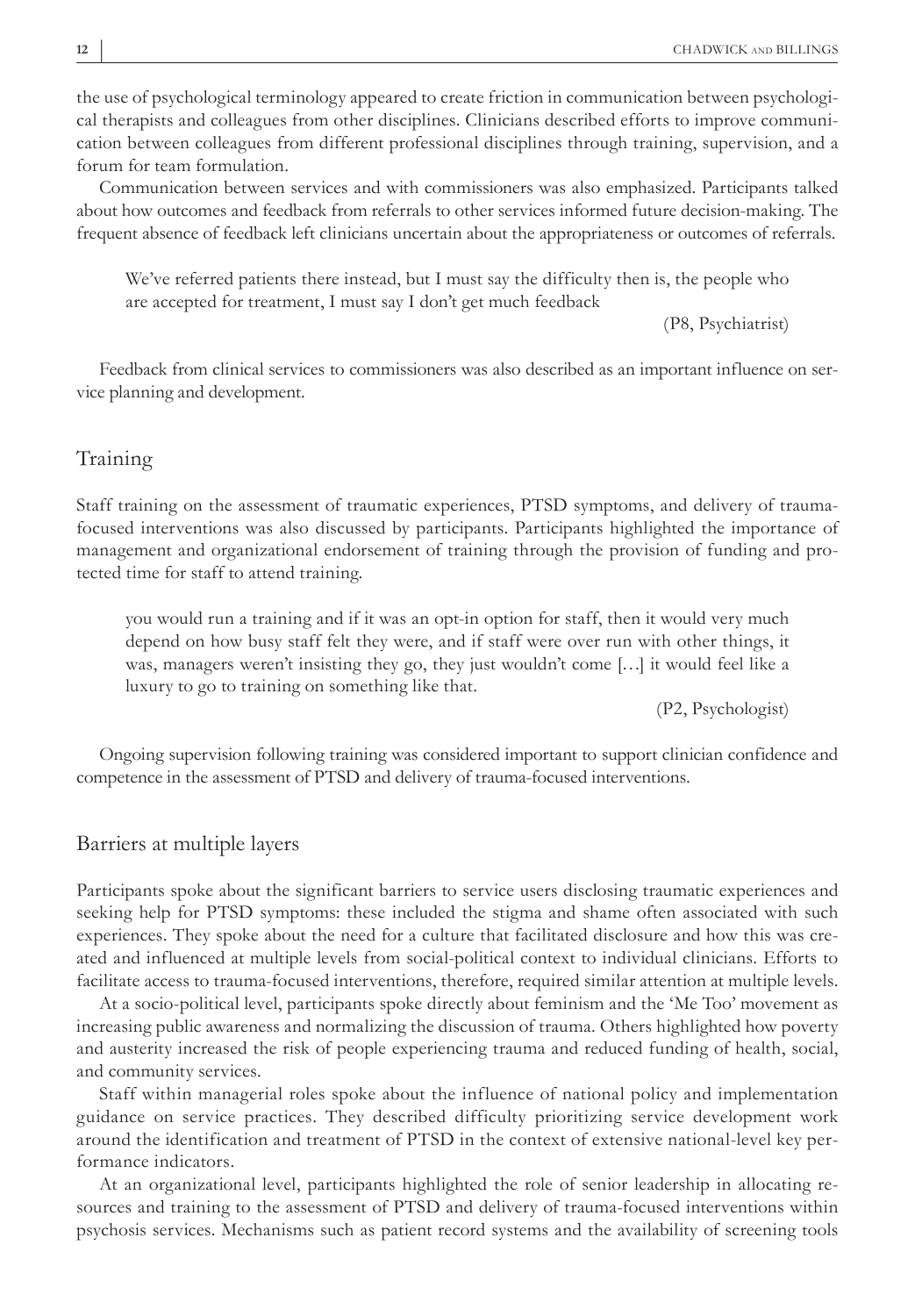also impacted clinical practice. Senior leaders were therefore perceived as influential in creating the organizational culture and processes that facilitated disclosure of trauma and delivery of trauma-focused interventions.

Individual therapists described feeling supported or inhibited in delivering trauma-focused interventions by the culture and attitudes held by colleagues and the wider team. Sustaining practices designed to improve the routine identification of traumatic experiences and delivery of trauma-focused interventions required endorsement and structural support at multiple levels of the organizational hierarchy and broader cultural context.

#### **Safe space**

Safety was prominent in clinicians' minds when discussing the disclosure of traumatic experiences and delivery of trauma-focused interventions. Participants acknowledged anxiety about the risk that assessment of traumatic experiences, PTSD symptoms, and trauma-focused interventions could cause harm to both service users and clinicians. Finally, clinicians talked about the skills required to safely enquire about trauma and deliver trauma-focused interventions. Illustrative quotations are included in Table 3.

#### Achieving sufficient safety

Clinicians described *'creating the safe space' (P4*, *Psychiatrist)* to ask about trauma or start trauma-focused interventions. When speaking about the requirement of sufficient safety, participants spoke about a range of conditions including the timing of treatment, affective regulation, and coping strategies, as well as the acuteness or chronicity of their symptoms or clinical presentation. They also emphasized the importance of a supportive environment including social networks; community and clinical resources and the relational safety of the therapeutic relationship. The delivery of trauma-focused interventions was therefore predicated on the clinical assessment of sufficient safety.

Participants described strategies to address tractable barriers including establishing greater safety and stability before embarking on re-processing work. Psychologists described a stabilization phase of treatment involving the development of skills such as emotional regulation, grounding, self-soothing, and mindfulness. Other clinicians emphasized engagement and developing a therapeutic relationship to establish relational safety. Finally, therapists described focusing on other clinical targets, such as social anxiety or hearing voices, before commencing trauma-focused interventions.

Participants acknowledged that they did not always feel able to achieve sufficient safety. Perceived limitations to community and clinical service provision contributed to concerns that services were not able to provide a context of sufficient safety for trauma-focused interventions. Participants also acknowledged that relational safety could be challenging where services themselves had been experienced as traumatic and harmful.

people might struggle more to accept a service from a service which has already traumatised them at their point of entry

(P3, Occupational Therapist)

### Potential harm

Anxieties that trauma-focused interventions could cause harm were raised by participants. While participants acknowledged service user anxieties, the anxiety experienced by clinicians and clinical teams was more prominent within discussions.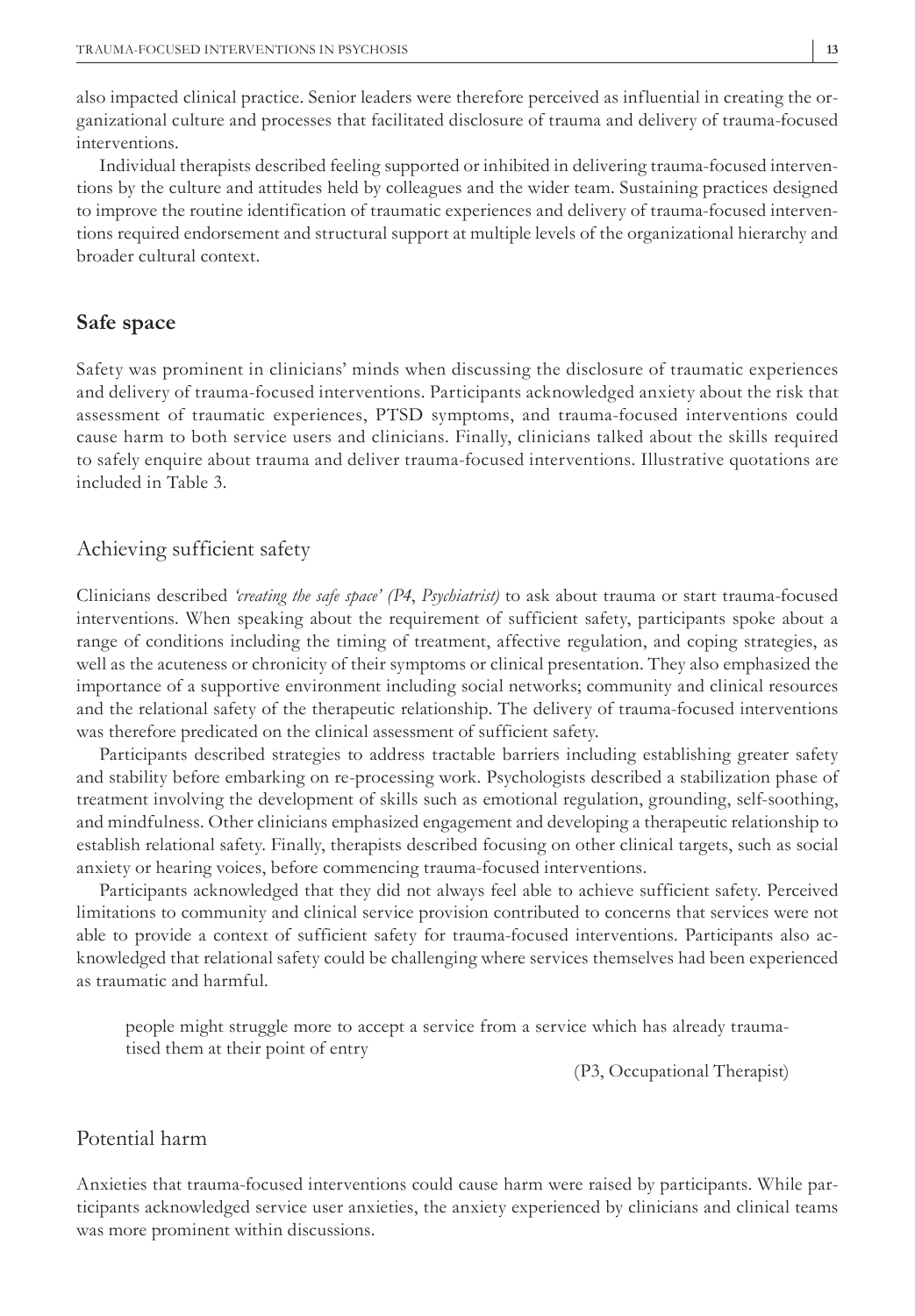|  |  | TABLE 3 Sub-categories and illustrative quotes of Theme 3: Safe Space |  |  |
|--|--|-----------------------------------------------------------------------|--|--|
|--|--|-----------------------------------------------------------------------|--|--|

| Sub-category                   | <b>Illustrative quotes</b>                                                                                                                                                                                                                                                                                                                                                                                                                                                                                                                                                                                                                                                                                                                                                                                                                                                                                                                                                                                                                                                                                       |
|--------------------------------|------------------------------------------------------------------------------------------------------------------------------------------------------------------------------------------------------------------------------------------------------------------------------------------------------------------------------------------------------------------------------------------------------------------------------------------------------------------------------------------------------------------------------------------------------------------------------------------------------------------------------------------------------------------------------------------------------------------------------------------------------------------------------------------------------------------------------------------------------------------------------------------------------------------------------------------------------------------------------------------------------------------------------------------------------------------------------------------------------------------|
| Achieving Sufficient<br>Safety | 'I wouldvery muchuse that principle that the processing comes when safety has been<br>achieved' (P12, Psychologist)<br>'there are also things about the containment of the environment that actually, in some ways<br>make it easier, so from session to session, there's more people around to help people stay<br>safe, and support them in promoting their own safety' (P13, Psychologist)<br>'if she or he has the resource to deal with that during the, the trauma therapy' (P15, Psychiatrist)<br>'people need to first of all trust the team they work with and the professionals they work with<br>enough [] so it's creating the safe space' (P4, Psychiatrist)<br>'it's important that she got a sense that she could trust me, and that we could work together, I<br>thought we shouldn't start with the trauma, and that we should do some work on the social<br>anxiety first' (P9, Psychologist)<br>'it was felt that the person would not have been able to, because of how chronic they are with<br>their symptoms and how long-standing their illness has been' (P7, Nurse)                    |
| Potential for harm             | people worry that the process of talking through the trauma will raise so much distress that<br>people with psychosis in particular won't be able to manage that, and therefore that it will<br>have a knock on effect on their other symptoms say' (P10, Psychologist)<br>'They're then self-harming and you did thatthat's your fault, and there's bound to be a bit of a<br>narrative about that' (P13, Psychologist)<br>'I think there's quite, a kind of naïve understanding for some care coordinators, um, that any<br>exp-emotional expression is very dangerous and wrong, [] and um, you know, people<br>should avoid talking about things that upset them' (P9, Psychologist)<br>'you've got a staff group that are also terrified of, you're gonna open up a can of worms, don't<br>go back there either' (P18, Psychologist)<br>'there's something about working with traumaum, that isquite hard going, um and it's quite<br>draining and there, there is a risk of vicarious traumatisation' (P10, Psychologist)<br>'we can only help them if we're not burnt out ourselves' (P17, Social Worker) |
| Clinician skills               | 'we don't have the skills to contain, to handle, to respond safely, to a patient perhaps telling us<br>something' (P17, Social Worker)<br>'when we've actually asked staff they've just said well yeah, we, we, we feel like we don't know<br>how to do this' (P16, Psychologist)<br>'they may not therefore have the training, have the supervision, have the know-how how to do<br>it, and  and therefore you know, none of us are gonna be doing work if we, or we shouldn't<br>be doing work if we're not competent to be doing it, it's important that we have those<br>competencies to be doing the work' (P10, Psychologist)                                                                                                                                                                                                                                                                                                                                                                                                                                                                              |

Participants described both their own and colleagues' anxieties that trauma-focused interventions could be destabilizing and increase service user distress. At its most severe, clinicians expressed concern about the exacerbation of symptoms of psychosis and risk of potential adverse events including suicide. These fears appeared to be intensified by incongruence between trauma-focused interventions and clinicians' conceptualization of mental health treatment (Theme 1).

Anxieties about the risk of causing harm were confounded by the potential harm to clinicians themselves. Participants talked about the emotional impact on therapists of delivering trauma-focused interventions, and about the possibility of vicarious traumatization. Psychologists described potentially catastrophic professional and reputational consequences for therapists if service users' mental health deteriorated or they attempted suicide during treatment:

real consequences for that person's career […] perhaps they'll be viewed as negligent and perhaps it'll impact whether they can continue to practice

(P1, Psychologist)

While psychologists acknowledged experiencing anxieties about trauma-focused interventions, few reported that these worries prevented them from delivering trauma-focused interventions. Participants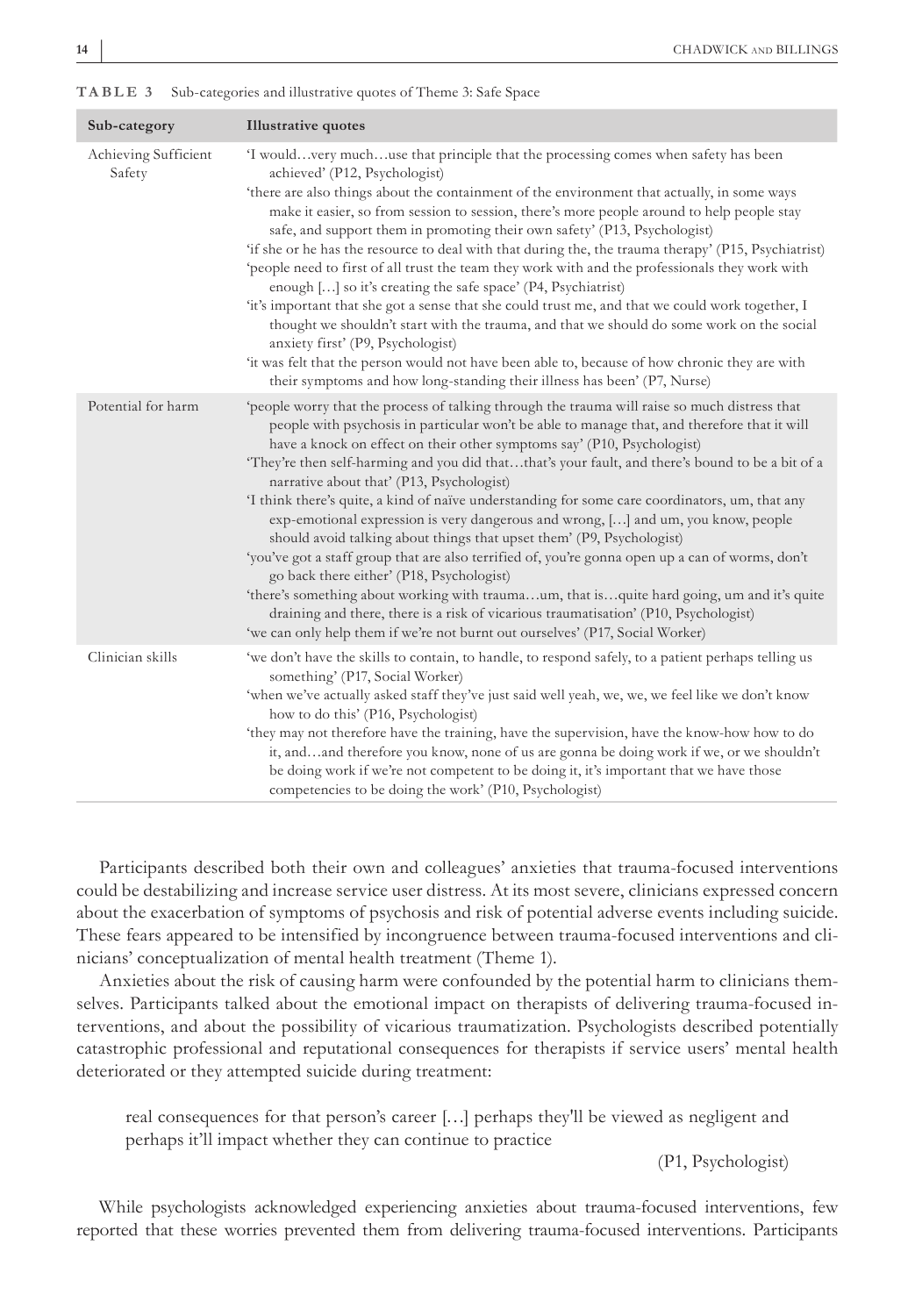described research evidence and personal clinical experience on the effectiveness of trauma-focused interventions as outweighing anxieties about treatment. Support from other psychologists and colleagues from other disciplines, supervisors, and managers, was identified as enabling the delivery of trauma-focused interventions despite this anxiety.

# Clinician skills

Clinicians' skills were an important facilitator to the identification of traumatic experiences and assessment of PTSD symptoms. Participants described not believing they had the skills to respond to disclosures of traumatic experiences in a safe, helpful and therapeutic manner. Such clinician self-evaluations of their clinical skills could inhibit them from inquiring about traumatic experiences and PTSD.

Psychologists described questioning their own competence to deliver trauma-focused interventions, as well as the competence of clinicians specializing in trauma-focused interventions to work with individuals with psychosis. While some described developing greater confidence over time, others remained uncertain of their competencies. Clinicians' lack of confidence either in their own competence to deliver trauma-focused interventions or the competence of others working with people experiencing psychosis may prevent service users from being offered intervention in either clinical context.

he sits within a psychosis service, so there is always a slight kind of concern that maybe my competencies aren't there

(P2, Psychologist)

# **DISCUSSION**

This study captured the perspectives of 18 health care professionals and offers novel insights into the barriers to the delivery of trauma-focused interventions for people with psychosis and PTSD. Identified barriers were similar to those reported by clinicians in treating PTSD more generally (Finch et al., 2020), although some were also unique to the population of people with psychosis and PTSD. Our findings are consistent with and offer added confidence to previously reported barriers to trauma-focused interventions in people with Severe Mental Illness (Salyers et al., 2004) and first-episode psychosis (Gairns et al., 2015). The findings extend the existing literature by offering a novel and rich exploration of three conceptualized themes: coherent understanding; structural support; and safe space, through a number of sub-themes.

Participants perceived difficulty coherently integrating trauma-focused interventions into the clinical discourse of services for psychosis: explanations for this included the dominance of a bio-medical model of illness, understanding of psychological therapies, and clinician characteristics. While the tensions in the implementation of the biopsychosocial model have been discussed extensively elsewhere (Alvarez et al., 2012; Papadimitriou, 2017), this study is the first to explore this tension in relation to the delivery of trauma-focused interventions for people with psychosis, and was not a barrier identified in the treatment of people with PTSD without comorbid psychosis (Finch et al., 2020). These perceived difficulties coherently integrating clinical discourses of psychosis and trauma may offer possible explanations of previous findings that clinician knowledge about trauma in this population was not predictive of clinical practice (Salyers et al., 2004).

In line with previous research (Finch et al., 2020; Gairns et al., 2015; Salyers et al., 2004), health care professionals emphasized organizational influences on the delivery of trauma-focused interventions. Participants were motivated to integrate trauma-focused interventions into their clinical work with people with psychosis. However, in the absence of the organizational culture and structural support such as training and clear referral pathways, they did not consider these routine practice. The findings show multiple layers of organizational context as actively influencing the delivery of trauma-focused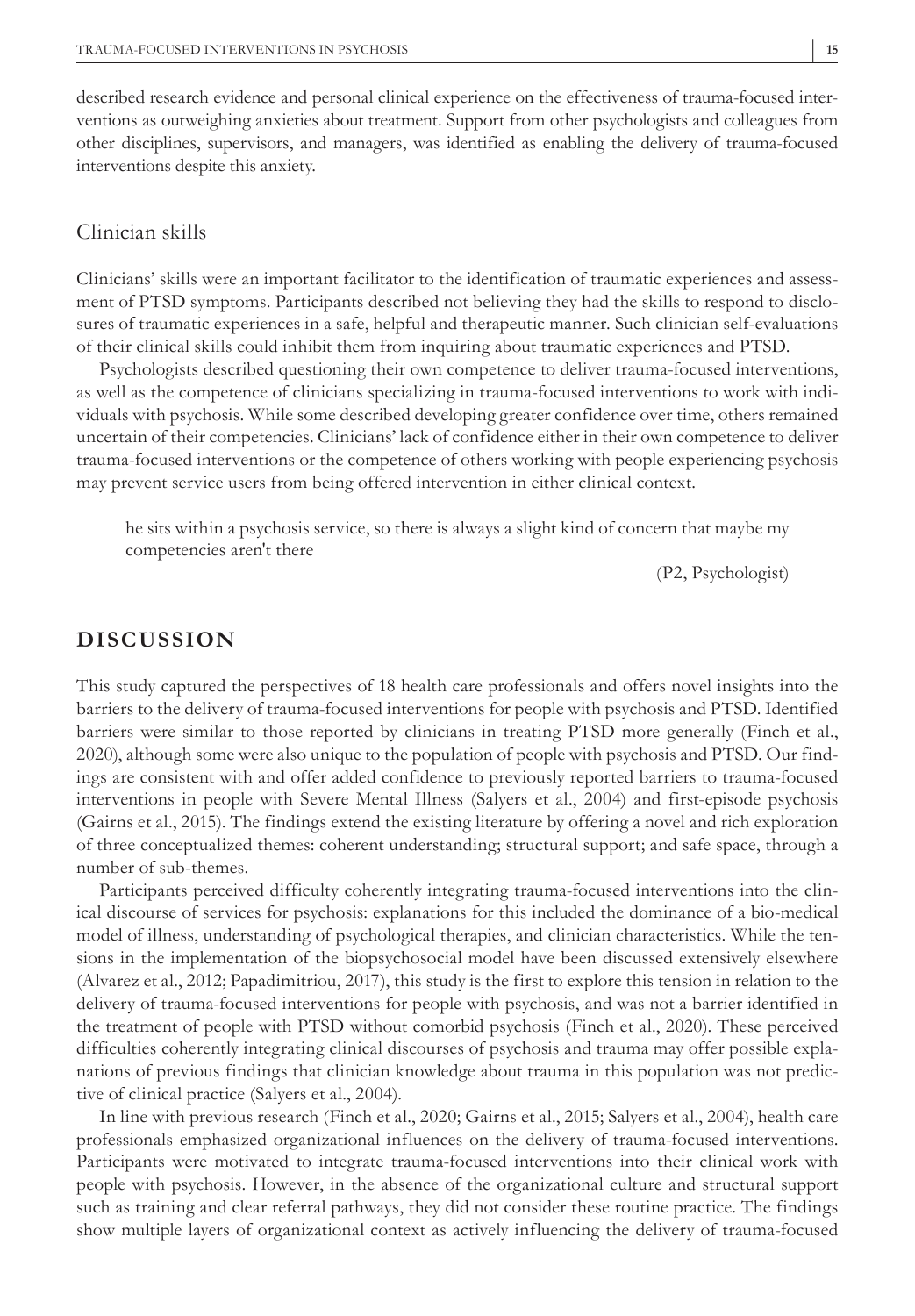interventions, and challenges the notion of an organization as the passive environment in which implementation of interventions occurs (Nilsen, 2015).

Health care professionals emphasized the need for a safe space to deliver trauma-focused interventions. Clinician anxieties about the potential mental health risks of trauma-focused interventions have been previously documented in the treatment of PTSD (Becker et al., 2004; Finch et al., 2020) and Severe Mental Illness (Salyers et al., 2004). The current analysis additionally highlights clinicians' anxieties about the possible emotional, reputational, and professional consequences to clinicians delivering interventions. Clinical supervision has been associated with reductions in therapist-reported harm expectancies regarding trauma-focused interventions (van den Berg, de Bont, et al., 2016; van den Berg, van der Vleugel, et al., 2016). Current findings indicate those clinician anxieties can be mediated by a range of sources of support beyond clinical supervision including relationships with colleagues from multiple professional disciplines, management attitudes, and organizational culture.

While participants acknowledged the role of client-related barriers to trauma-focused interventions, they were not conceptualized as a dominant barrier as reported in other studies (Salyers et al., 2004; Frueh et al., 2006; Gairns et al., 2015). This is consistent with Finch et al. (2020) systematic review of the barriers and facilitators to the implementation of trauma-focused interventions for people with PTSD more generally, where the authors noted that the reporting of client-related factors was limited across all 34 included studies. This may be due to client-related factors being perceived as a less important determinant of access to trauma-focused interventions, or maybe as a result of this being examined less in research, and warrants further exploration.

Exposure to traumatic experiences is common and most who experience traumatic events do not go on to develop PTSD (Breslau, 2009). However, we note that participants often prioritized the identification of traumatic experiences, rather than symptoms of PTSD. In complex clinical presentations, symptoms of PTSD may be ambiguous, under-estimated, or overlap with symptoms of psychosis (Dallel et al., 2018; O'Conghaile & DeLisi, 2015). Awareness of traumatic events may function to screen for and formulate symptoms as trauma-related that may otherwise be overshadowed or attributed to psychosis. However, PTSD is under-recognized in this population even when traumatic experiences are recorded in clinical notes (de Bont et al., 2015). This dissonance between health care professionals' perspectives and clinical data warrants further exploration. Participants also tended to conflate specific 'traumafocused interventions' with 'trauma-informed care' more broadly. This further highlights the need to improve awareness and detection of PTSD specifically to facilitate access to appropriate evidence-based treatment.

#### **Limitations**

Our analysis is grounded in the perspectives of the participant sample and research team. The sample included limited numbers of health care professionals working in commissioning and from disciplines including nursing and social work who typically occupy care co-ordinating roles within clinical teams. While we sought to include diverse views, most participants expressed positive attitudes towards treatment and negative attitudes were limited. This may be partially accounted for by the self-selecting participant sample and nature of the research question. While the analysis generated a rich and broad exploration of themes, other individuals may have introduced different views to those presented.

Participants were health care professionals and were not asked to comment on the perspectives of people with psychosis. The voice of those with lived experience of psychosis is therefore absent from the analysis. Findings represent a partial understanding of barriers to trauma-focused interventions: one which may emphasize organizational barriers and minimize clinician-related barriers. Exploration of the perspectives of experts by experience would offer an additional dimension to understanding the barriers to treatment.

We adapted the interview schedule during the research process to include a standardized definition of trauma-focused interventions. This was following our observation that participants tended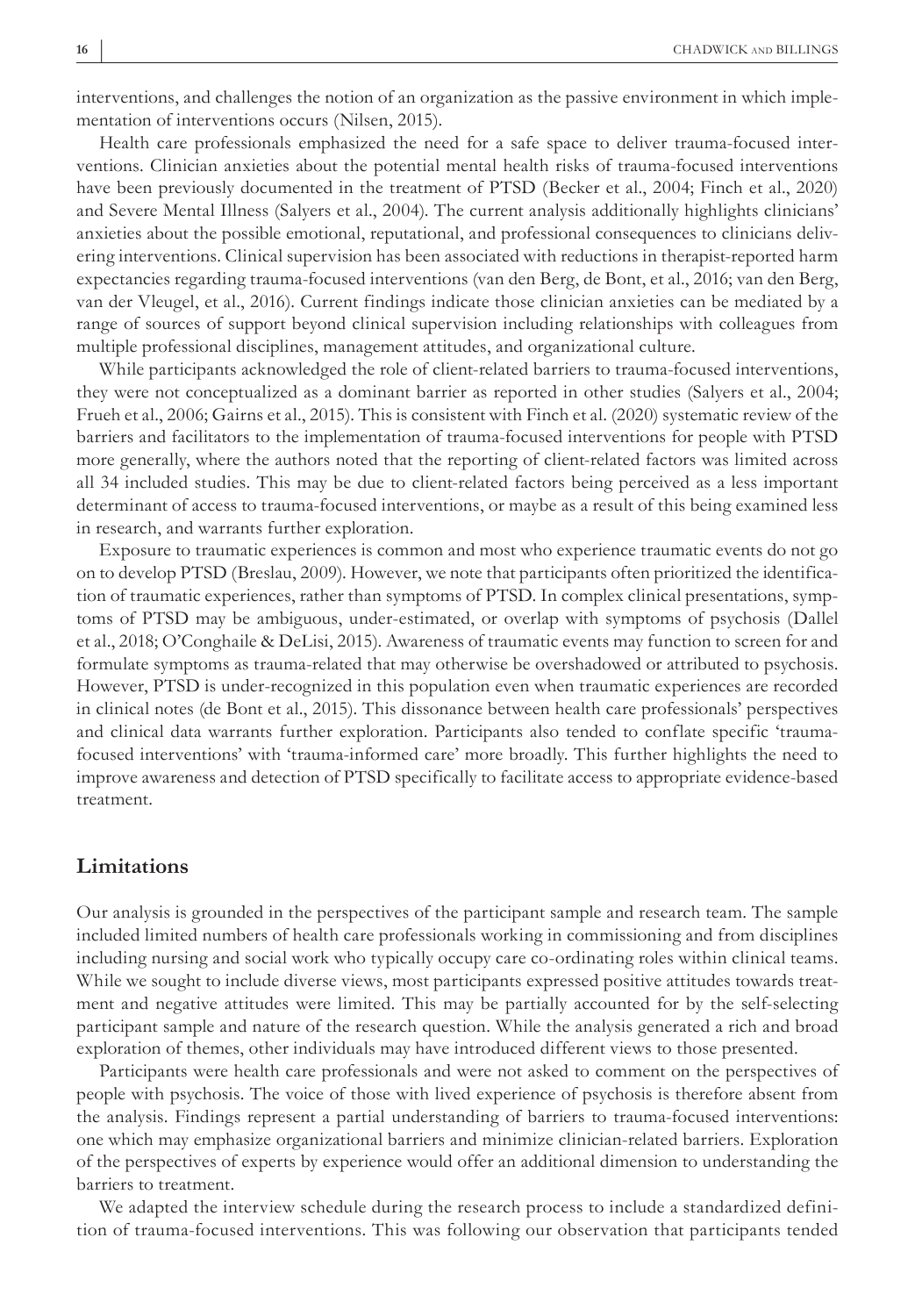to talk about 'trauma-focused interventions' and 'trauma-informed care' interchangeably. This addition to the interview schedule was intended to clarify that the research was focused specifically on trauma-focused interventions. We hoped this revision would increase the clarity and consistency of the terminology used. It however highlights the frequent ambiguity in language and conflation of terms in the area of psychological trauma, which impedes clarity in both clinical and academic discussion.

#### **Clinical and research implications**

Health care professionals described difficulty coherently integrating knowledge about the prevalence of trauma and PTSD in this population into clinical discourse and decision making: efforts to address this may occur at both local and national levels. Locally, participants spoke directly to the value of regular psychosocial team formulation sessions, which have previously been linked to the development of coherent and multi-disciplinary care plans in early intervention for psychosis teams (Cairns et al., 2015). These may offer particular added value to the understanding of complex clinical presentations such as comorbid PTSD and psychosis. National directives such as the development of trauma-informed services (NHS England, 2019) and the National Trauma Training Programme (NHS Education for Scotland, 2017) may facilitate the routine discussion of trauma within clinical services, thereby supporting the disclosure of traumatic experiences and identification of trauma-related difficulties in people with psychosis. However, greater attention still needs to be paid to identifying PTSD symptoms specifically.

Health care professionals emphasized the role of structural support in providing the processes and pathways for assessment and treatment of trauma-related symptoms in routine clinical practice. Organization-level interventions may offer scaffolding to facilitate routine identification of PTSD and delivery of trauma-focused interventions. Screening tools including the Trauma and Life Events checklist (TALE; Carr et al., 2018) and Trauma Screening Questionnaire (Brewin et al., 2002) may facilitate routine screening for and increase identification of trauma-related symptoms in this population (de Bont et al., 2015). Provision of service policies, standardized processes and service pathways may ensure clarity and increase access to trauma-focused interventions.

Staff anxieties regarding their skills in the assessment of traumatic experiences, PTSD, and delivery of interventions indicate training may play an important role in facilitating the delivery of trauma-focused interventions. Effective training programmes may complement theoretical learning with technical skill development and ongoing clinical supervision to promote staff confidence and reduce therapist harm expectancies (van den Berg, de Bont, et al., 2016; van den Berg, van der Vleugel, et al., 2016).

The proposed model offers a valuable first step in understanding the barriers to delivering traumafocused interventions to people with psychosis. The applicability of this model within a broader sample could be evaluated through the assessment of a questionnaire grounded in the identified themes. The analysis could further examine the relative contribution of each in clinical decision making, to inform and tailor efforts to maximize the implementation of trauma-focused interventions in this population.

# **CONCLUSION**

This study offers a rich exploration of the experiences of health care professionals in delivering trauma-focused interventions to people with psychosis. Within a diverse sample, there existed significant common ground regarding widespread and numerous barriers to treatment. As a result, the delivery of trauma-focused interventions was considered the exception rather than the rule. The presented themes of coherent understanding, structural support, and safe space offer both insights into the current barriers to treatment, as well as potential opportunities to address these to improve implementation efforts.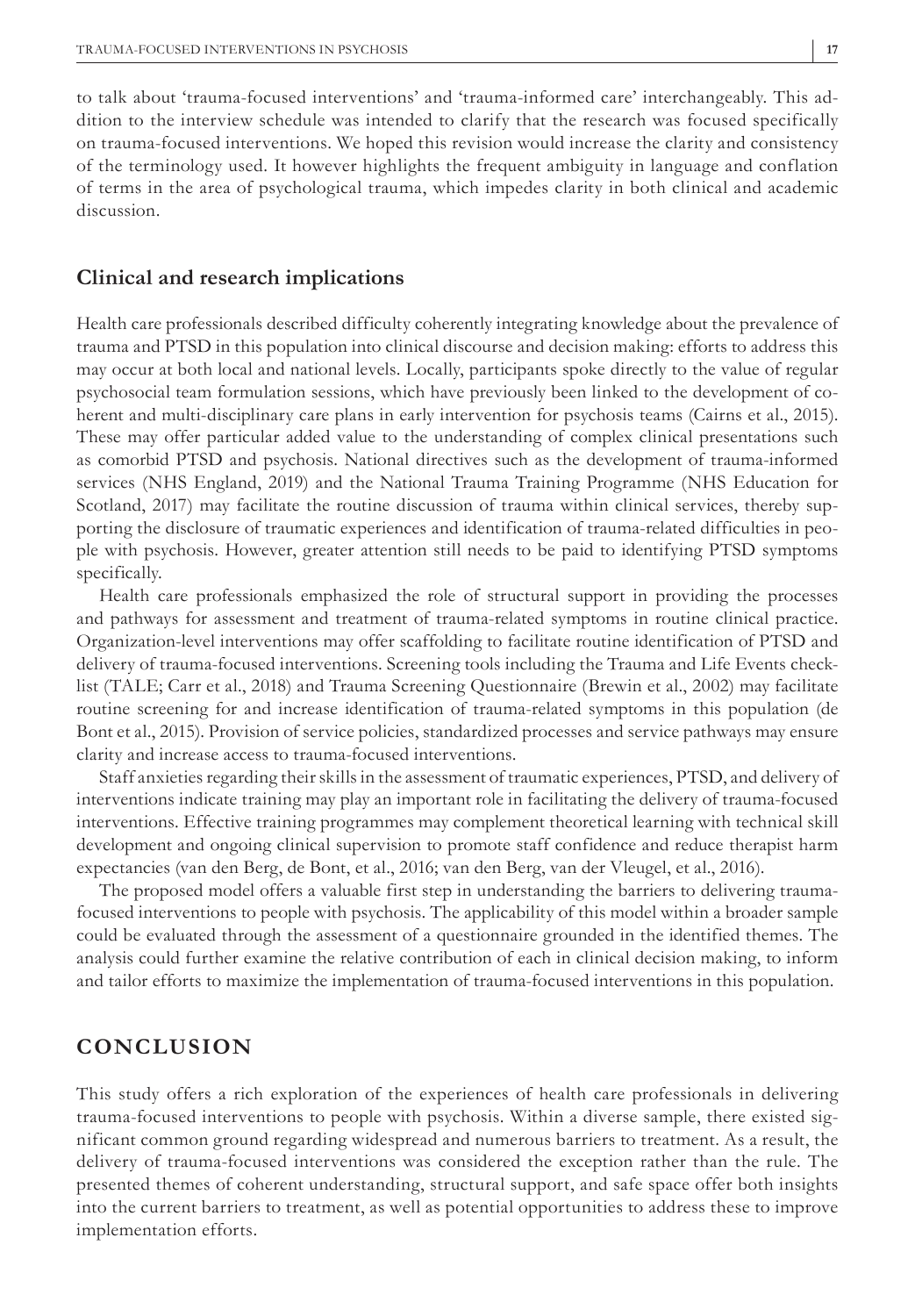#### **ACKNOWLEDGEMENTS**

We thank Professor Amanda C de C Williams for supervisory support and feedback in the conduct and preparation of this study; each of the healthcare professionals who kindly volunteered their time to participate. This study did not receive any specific funding from agencies in the public, commercial, or not-for-profit sectors.

#### **CONFLICTS OF INTEREST**

All authors declare no conflict of interest.

# **AUTHOR CONTRIBUTION**

**Eleanor Chadwick:** Conceptualization (equal); Formal analysis (equal); Investigation (equal); Methodology (equal); Project administration (equal); Validation (equal); Visualization (equal); Writing – original draft (equal); Writing – review & editing (equal). **Jo Billings:** Conceptualization (equal); Investigation (equal); Methodology (equal); Supervision (equal); Validation (equal); Visualization (equal); Writing – review & editing (equal).

# **DATA AVAILABILITY STATEMENT**

The data that support the findings of this study are available from the corresponding author upon reasonable request. Research data are not made widely available due to the potentially sensitive and personal nature of participants' views.

#### **ORCID**

*Eleanor [Chad](https://orcid.org/0000-0003-1238-2440)wick* **b** <https://orcid.org/0000-0002-3167-0088> *Jo Billings* <https://orcid.org/0000-0003-1238-2440>

#### **REFERENCES**

- Achim, A. M., Maziade, M., Raymond, É., Olivier, D., Mérette, C., & Roy, M. A. (2011). How prevalent are anxiety disorders in schizophrenia? A meta-analysis and critical review on a significant association. *Schizophrenia Bulletin*, *37*(4), 811–821. <https://doi.org/10.1093/schbul/sbp148>
- Alvarez, A. S., Pagani, M., & Meucci, P. (2012). The clinical application of the biopsychosocial model in mental health: A research critique. *American Journal of Physical Medicine and Rehabilitation*, *91*(13), S173–S180. [https://doi.org/10.1097/](https://doi.org/10.1097/PHM.0b013e31823d54be) [PHM.0b013e31823d54be](https://doi.org/10.1097/PHM.0b013e31823d54be)
- Álvarez, M.-J., Roura, P., Foguet, Q., Osés, A., Solà, J., & Arrufat, F.-X. (2012). Post-traumatic stress disorder comorbidity and clinical implications in patients with severe mental illness. *The Journal of Nervous and Mental Disease*, *200*(6), 549–552. [https://](https://doi.org/10.1097/NMD.0b013e318257cdf2) [doi.org/10.1097/NMD.0b013e318257cdf2](https://doi.org/10.1097/NMD.0b013e318257cdf2)
- American Psychological Association. (2017). *Clinical Practice Guideline for the Treatment of Posttraumatic Stress Disorder (PTSD) in adults*. American Psychological Association.
- Becker, C. B., Zayfert, C., & Anderson, E. (2004). A survey of psychologists' attitudes towards and utilization of exposure therapy for PTSD. *Behaviour Research and Therapy*, *42*(3), 277–292. [https://doi.org/10.1016/S0005-7967\(03\)00138-4](https://doi.org/10.1016/S0005-7967(03)00138-4)
- Berry, K., Ford, S., Jellicoe-Jones, L., & Haddock, G. (2013). PTSD symptoms associated with the experiences of psychosis and hospitalisation: A review of the literature. *Clinical Psychology Review*, 33(4), 526–538. [https://doi.org/10.1016/j.](https://doi.org/10.1016/j.cpr.2013.01.011) [cpr.2013.01.011](https://doi.org/10.1016/j.cpr.2013.01.011)
- Brand, R. M., McEnery, C., Rossell, S., Bendall, S., & Thomas, N. (2018). Do trauma-focussed psychological interventions have an effect on psychotic symptoms? A systematic review and meta-analysis. *Schizophrenia Research*, *195*, 13–22. [https://doi.](https://doi.org/10.1016/j.schres.2017.08.037) [org/10.1016/j.schres.2017.08.037](https://doi.org/10.1016/j.schres.2017.08.037)
- Breslau, N. (2009). The epidemiology of trauma, PTSD, and other posttrauma disorders. *Trauma, Violence, and Abuse*, *10*(3), 198– 210. <https://doi.org/10.1177/1524838009334448>
- Brewin, C. R., Rose, S., Andrews, B., Green, J., Tata, P., McEvedy, C., Turner, S., & Foa, E. B. (2002). Brief screening instrument for post-traumatic stress disorder. *British Journal of Psychiatry*, *181*, 158–162.<https://doi.org/10.1192/bjp.181.2.158>
- Buswell, G., Haime, Z., Lloyd-Evans, B., & Billings, J. (2021). A systematic review of PTSD to the experience of psychosis: Prevalence and associated factors. *BMC Psychiatry*, *21*, Article 9.
- Cairns, V. A., Reid, G. R., Murray, C. D., & Weatherhead, S. (2015). Experience of psychosocial formulation within a biopsychosocial model of care for first- episode psychosis. *International Journal of Psychosocial Rehabilitation*, *19*(2), 47–62.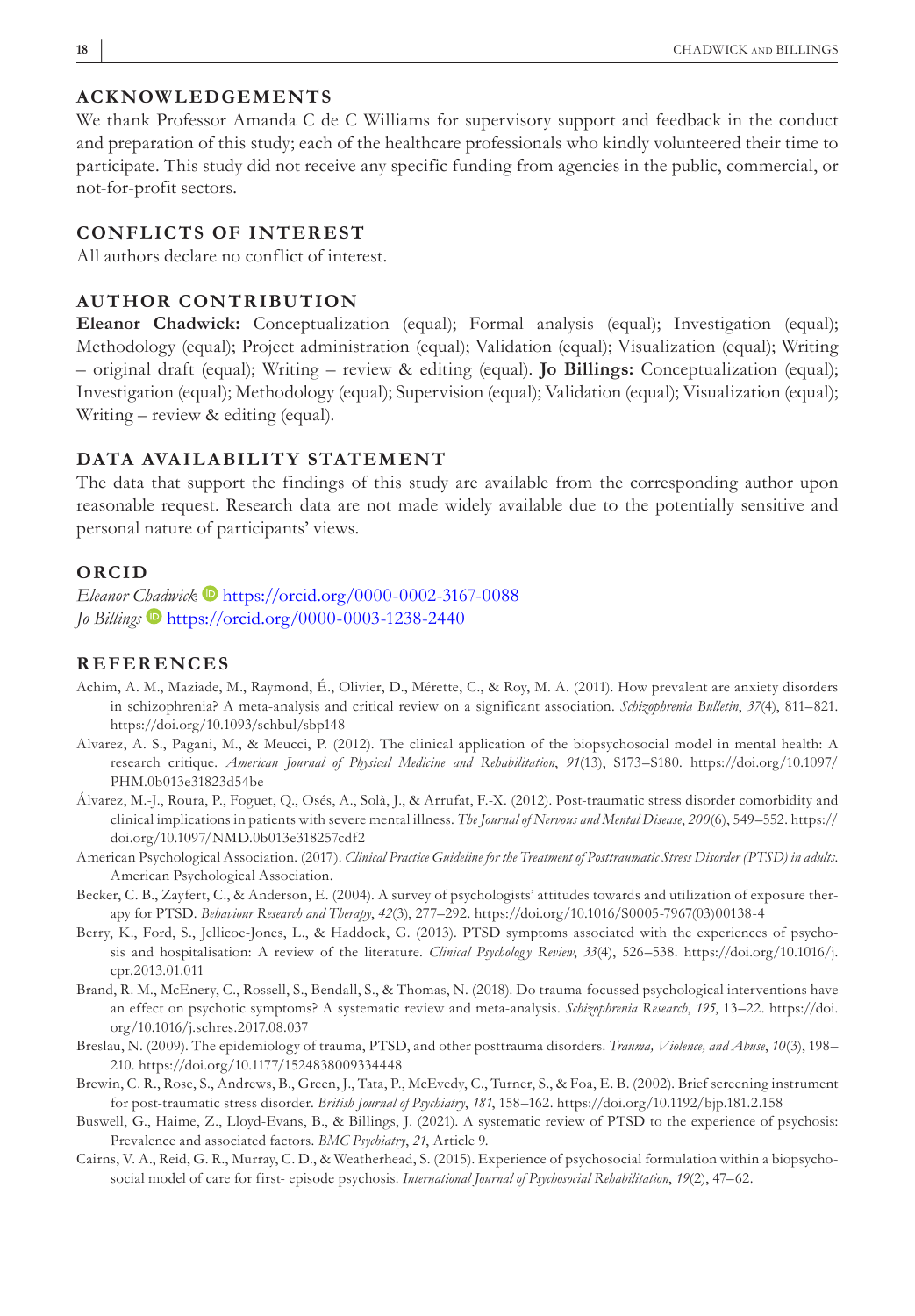- Carr, S., Hardy, A., & Fornells-Ambrojo, M. (2018). The Trauma and Life Events (TALE) checklist: Development of a tool for improving routine screening in people with psychosis. *European Journal of Psychotraumatolog y*, *9*(1), 1512265. [https://doi.](https://doi.org/10.1080/20008198.2018.1512265) [org/10.1080/20008198.2018.1512265](https://doi.org/10.1080/20008198.2018.1512265)
- Charmaz, K. (2014). *Constructing grounded theory* (2nd ed.). SAGE.
- Dallel, S., Cancel, A., & Fakra, E. (2018). Prevalence of posttraumatic stress disorder in schizophrenia spectrum disorders: A systematic review. *Neuropsychiatry (London)*, *8*(3), 1027–1037.<https://doi.org/10.4172/Neuropsychiatry.1000430>
- de Bont, P. A., van den Berg, D. P., van der Vleugel, B. M., de Roos, C., de Jongh, A., van der Gaag, M., & van Minnen, A. (2015). Predictive validity of the Trauma Screening Questionnaire in detecting post-traumatic stress disorder in patients with psychotic disorders. *British Journal of Psychiatry*, *206*(5), 408–416.<https://doi.org/10.1192/bjp.bp.114.148486>
- Elliott, R., Fischer, C., & Rennie, D. (1999). Evolving guidelines for publication of qualitative research studies in psychology and related fields. *The British Journal of Clinical Psycholog y*, *38*, 215–229.<https://doi.org/10.1348/014466599162782>
- Finch, J., Ford, C., Grainger, L., & Meiser-Stedman, R. (2020). A systematic review of the clinician related barriers and facilitators to the use of evidence-informed interventions for post traumatic stress. *Journal of Affective Disorders*, *263*, 175–186. <https://doi.org/10.1016/j.jad.2019.11.143>
- Frueh, B. C., Cusack, K. J., Grubaugh, A. L., Sauvageot, J. A., & Wells, C. (2006). Clinicians' perspectives on cognitivebehavioral treatment for PTSD among persons with severe mental illness. *Psychiatric Services (Washington. D.C.)*, *57*(7), 1027–1031. <https://doi.org/10.1176/ps.2006.57.7.1027>
- Gairns, S., Alvarez-Jimenez, M., Hulbert, C., McGorry, P., & Bendall, S. (2015, Feb). Perceptions of clinicians treating young people with first-episode psychosis for post-traumatic stress disorder. *Early Interv Psychiatry*, *9*(1), 12–20. [https://doi.](https://doi.org/10.1111/eip.12065) [org/10.1111/eip.12065](https://doi.org/10.1111/eip.12065)
- Gibson, L. E., Alloy, L. B., & Ellman, L. M. (2016). Trauma and the psychosis spectrum: A review of symptom specificity and explanatory mechanisms. *Clinical Psychology Review*,  $49$ ,  $92-105$ . <https://doi.org/10.1016/j.cpr.2016.08.003>
- Glaser, B. G., & Strauss, A. L. (1967). *The Discovery of Grounded Theory: Strategies for qualitative research*. AldineTransaction.
- Grubaugh, A. L., Zinzow, H. M., Paul, L., Egede, L. E., & Frueh, B. C. (2011). Trauma exposure and posttraumatic stress disorder in adults with severe mental illness: A critical review. *Clinical Psychology Review*, 31(6), 883–899. [https://doi.](https://doi.org/10.1016/j.cpr.2011.04.003) [org/10.1016/j.cpr.2011.04.003](https://doi.org/10.1016/j.cpr.2011.04.003)
- Harned, M. S., Dimeff, L. A., Woodcock, E. A., & Contreras, I. (2013). Dec). Predicting adoption of exposure therapy in a randomized controlled dissemination trial. *Journal of Anxiety Disorders*, *27*(8), 754–762. [https://doi.org/10.1016/j.janxd](https://doi.org/10.1016/j.janxdis.2013.02.006) [is.2013.02.006](https://doi.org/10.1016/j.janxdis.2013.02.006)
- Insel, T. R. (2008). Assessing the economic costs of serious mental illness. *American Journal of Psychiatry*, *165*, 663–665. [https://](https://doi.org/10.1176/appi.ajp.2008.08030366) [doi.org/10.1176/appi.ajp.2008.08030366](https://doi.org/10.1176/appi.ajp.2008.08030366)
- Killaspy, H., Marston, L., Omar, R. Z., Green, N., Harrison, I., Lean, M., Holloway, F., Craig, T., Leavey, G., & King, M. (2013). Service quality and clinical outcomes: An example from mental health rehabilitation services in England. *The British Journal of Psychiatry*, *202*(1), 28–34.<https://doi.org/10.1192/bjp.bp.112.114421>
- Lester, H., Birchwood, M., Bryan, S., England, E., Rogers, H., & Sirvastava, N. (2009). Development and implementation of early intervention services for young people with psychosis: Case study. *The British Journal of Psychiatry*, *194*, 446–450.
- Lewis, C., Roberts, N. P., Andrew, M., Starling, E., & Bisson, J. I. (2020). Psychological therapies for post-traumatic stress disorder in adults: Systematic review and meta-analysis. *European Journal of Psychotraumatolog y*, *11*(1), 1729633. [https://doi.](https://doi.org/10.1080/20008198.2020.1729633) [org/10.1080/20008198.2020.1729633](https://doi.org/10.1080/20008198.2020.1729633)
- Lommen, M. J. J., & Restifo, K. (2009). Trauma and Posttraumatic Stress Disorder (PTSD) in patients with schizophrenia or schizoaffective disorder. *Community Mental Health Journal*, *45*(6), 485–496.<https://doi.org/10.1007/s10597-009-9248-x>
- Maniglio, R. (2009). Severe mental illness and criminal victimization: A systematic review. *Acta Psychiatrica Scand.*, *119*, 180–191. <https://doi.org/10.1111/j.1600-0447.2008.01300.x>
- Mavranezouli, I., Megnin-Viggars, O., Daly, C., Dias, S., Welton, N. J., Stockton, S., Bhutani, G., Grey, N., Leach, J., Greenberg, N., Katona, C., El-Leithy, S., & Pilling, S. (2020). Psychological treatments for post-traumatic stress disorder in adults: A network meta-analysis. *Psychological Medicine*, *50*(4), 542–555. <https://doi.org/10.1017/S0033291720000070>
- Mueser, K. T., Gottlieb, J. D., Xie, H., Lu, W., Yanos, P. T., Rosenberg, S. D., Silverstein, S. M., Duva, S. M., Minsky, S., Wolfe, R. S., & McHugo, G. J. (2015). Evaluation of cognitive restructuring for post-traumatic stress disorder in people with severe mental illness. *British Journal of Psychiatry*, *206*(6), 501–508.
- Mueser, K. T., Lu, W., Rosenberg, S. D., & Wolfe, R. (2010). The trauma of psychosis: Posttraumatic stress disorder and recent onset psychosis. *Schizophrenia Research*, *116*(2–3), 217–227. <https://doi.org/10.1016/j.schres.2009.10.025>
- Mueser, K. T., Rosenberg, S. D., Xie, H., Jankowski, M. K., Bolton, E. E., Lu, W., Hamblen, J. L., Rosenberg, H. J., McHugo, G. J., & Wolfe, R. (2008). A randomized controlled trial of cognitive-behavioral treatment for posttraumatic stress disorder in severe mental illness. *Journal of Consulting and Clinical Psycholog y*, *76*(2), 259–271.<https://doi.org/10.1037/0022-006X.76.2.259>
- National Institute for Health and Care Excellence. (2014). *Psychosis and schizophrenia in adults: prevention and management (NICE Clinical Guideline CG178)*. Retrieved from <https://www.nice.org.uk/guidance/cg178>
- National Institute for Health and Care Excellence. (2018). *Post-traumatic stress disorder (NICE Guideline NG116)*. Retrieved from <https://www.nice.org.uk/guidance/ng116>
- NHS Education for Scotland. (2017). *Transforming Psychological Trauma: A knowledge and skills framework for the scottish workforce*. Retrieved from<https://transformingpsychologicaltrauma.scot/media/x54hw43l/nationaltraumatrainingframework.pdf>
- NHSEngland. (2019). *NHS long term plan*. NHS England Rep. Retrieved from [www.longtermplan.nhs.uk](http://www.longtermplan.nhs.uk)